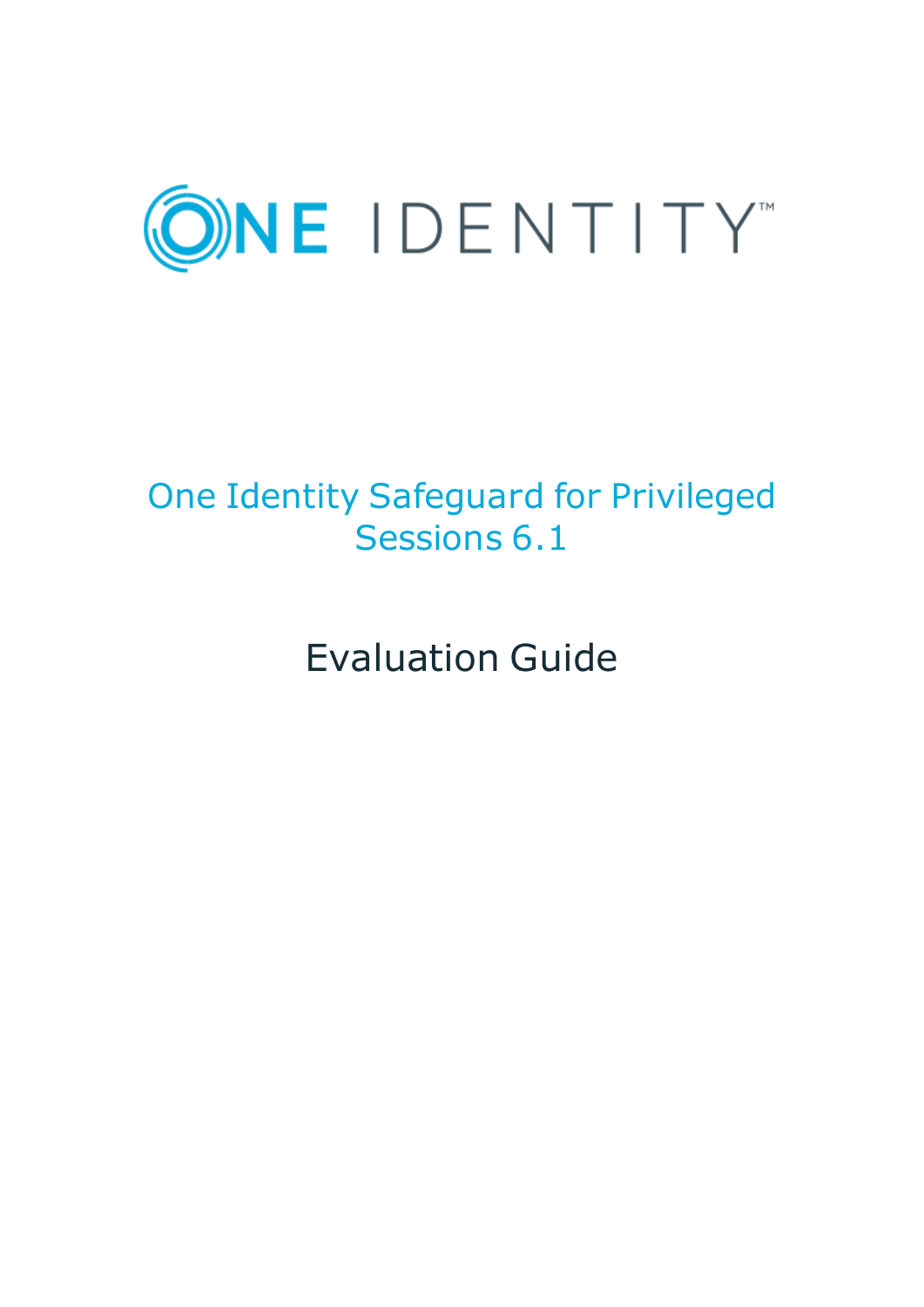#### **Copyright 2019 One Identity LLC.**

#### **ALL RIGHTS RESERVED.**

This guide contains proprietary information protected by copyright. The software described in this guide is furnished under a software license or nondisclosure agreement. This software may be used or copied only in accordance with the terms of the applicable agreement. No part of this guide may be reproduced or transmitted in any form or by any means, electronic or mechanical, including photocopying and recording for any purpose other than the purchaser's personal use without the written permission of One Identity LLC .

The information in this document is provided in connection with One Identity products. No license, express or implied, by estoppel or otherwise, to any intellectual property right is granted by this document or in connection with the sale of One Identity LLC products. EXCEPT AS SET FORTH IN THE TERMS AND CONDITIONS AS SPECIFIED IN THE LICENSE AGREEMENT FOR THIS PRODUCT, ONE IDENTITY ASSUMES NO LIABILITY WHATSOEVER AND DISCLAIMS ANY EXPRESS, IMPLIED OR STATUTORY WARRANTY RELATING TO ITS PRODUCTS INCLUDING, BUT NOT LIMITED TO, THE IMPLIED WARRANTY OF MERCHANTABILITY, FITNESS FOR A PARTICULAR PURPOSE, OR NON-INFRINGEMENT. IN NO EVENT SHALL ONE IDENTITY BE LIABLE FOR ANY DIRECT, INDIRECT, CONSEQUENTIAL, PUNITIVE, SPECIAL OR INCIDENTAL DAMAGES (INCLUDING, WITHOUT LIMITATION, DAMAGES FOR LOSS OF PROFITS, BUSINESS INTERRUPTION OR LOSS OF INFORMATION) ARISING OUT OF THE USE OR INABILITY TO USE THIS DOCUMENT, EVEN IF ONE IDENTITY HAS BEEN ADVISED OF THE POSSIBILITY OF SUCH DAMAGES. One Identity makes no representations or warranties with respect to the accuracy or completeness of the contents of this document and reserves the right to make changes to specifications and product descriptions at any time without notice. One Identity does not make any commitment to update the information contained in this document.

If you have any questions regarding your potential use of this material, contact:

One Identity LLC. Attn: LEGAL Dept 4 Polaris Way Aliso Viejo, CA 92656

Refer to our Web site ([http://www.OneIdentity.com](http://www.oneidentity.com/)) for regional and international office information.

#### **Patents**

One Identity is proud of our advanced technology. Patents and pending patents may apply to this product. For the most current information about applicable patents for this product, please visit our website at [http://www.OneIdentity.com/legal/patents.aspx](http://www.oneidentity.com/legal/patents.aspx).

#### **Trademarks**

One Identity and the One Identity logo are trademarks and registered trademarks of One Identity LLC. in the U.S.A. and other countries. For a complete list of One Identity trademarks, please visit our website at [www.OneIdentity.com/legal](http://www.oneidentity.com/legal). All other trademarks are the property of their respective owners.

#### **Legend**

**WARNING: A WARNING icon highlights a potential risk of bodily injury or property damage, for which industry-standard safety precautions are advised. This icon is often associated with electrical hazards related to hardware.**

**CAUTION: A CAUTION icon indicates potential damage to hardware or loss of data if** A **instructions are not followed.**

SPS Evaluation Guide Updated - August 2019 Version - 6.1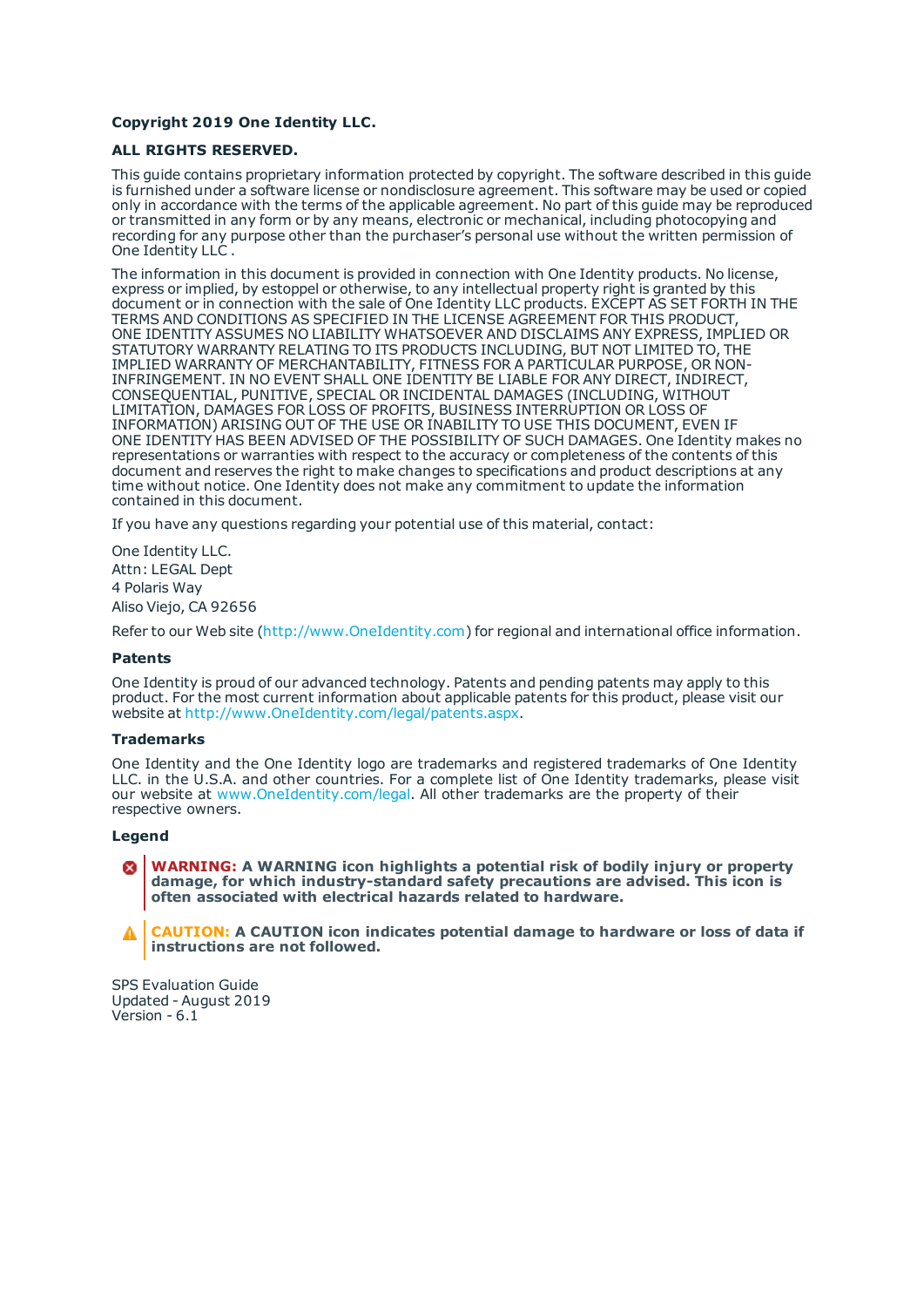## **Contents**

| Evaluating One Identity Safeguard for Privileged Sessions in a virtual envir-<br>onment |  |
|-----------------------------------------------------------------------------------------|--|
|                                                                                         |  |
|                                                                                         |  |
| Setting up One Identity Safeguard for Privileged Sessions with vSphere  6               |  |
| Setting up One Identity Safeguard for Privileged Sessions with VirtualBox  7            |  |
|                                                                                         |  |
| Setting up One Identity Safeguard for Privileged Sessions using Kernel-based Virtual    |  |
|                                                                                         |  |
|                                                                                         |  |
|                                                                                         |  |
|                                                                                         |  |
|                                                                                         |  |
|                                                                                         |  |
|                                                                                         |  |
|                                                                                         |  |
|                                                                                         |  |
|                                                                                         |  |
| Authorizing and monitoring a connection personally in real-time 16                      |  |
|                                                                                         |  |
|                                                                                         |  |
|                                                                                         |  |
|                                                                                         |  |
| Password-based gateway (local) + password-based server-side authentication from         |  |
| Public key-based gateway + password-based server-side authentication from               |  |
|                                                                                         |  |
|                                                                                         |  |
|                                                                                         |  |
|                                                                                         |  |

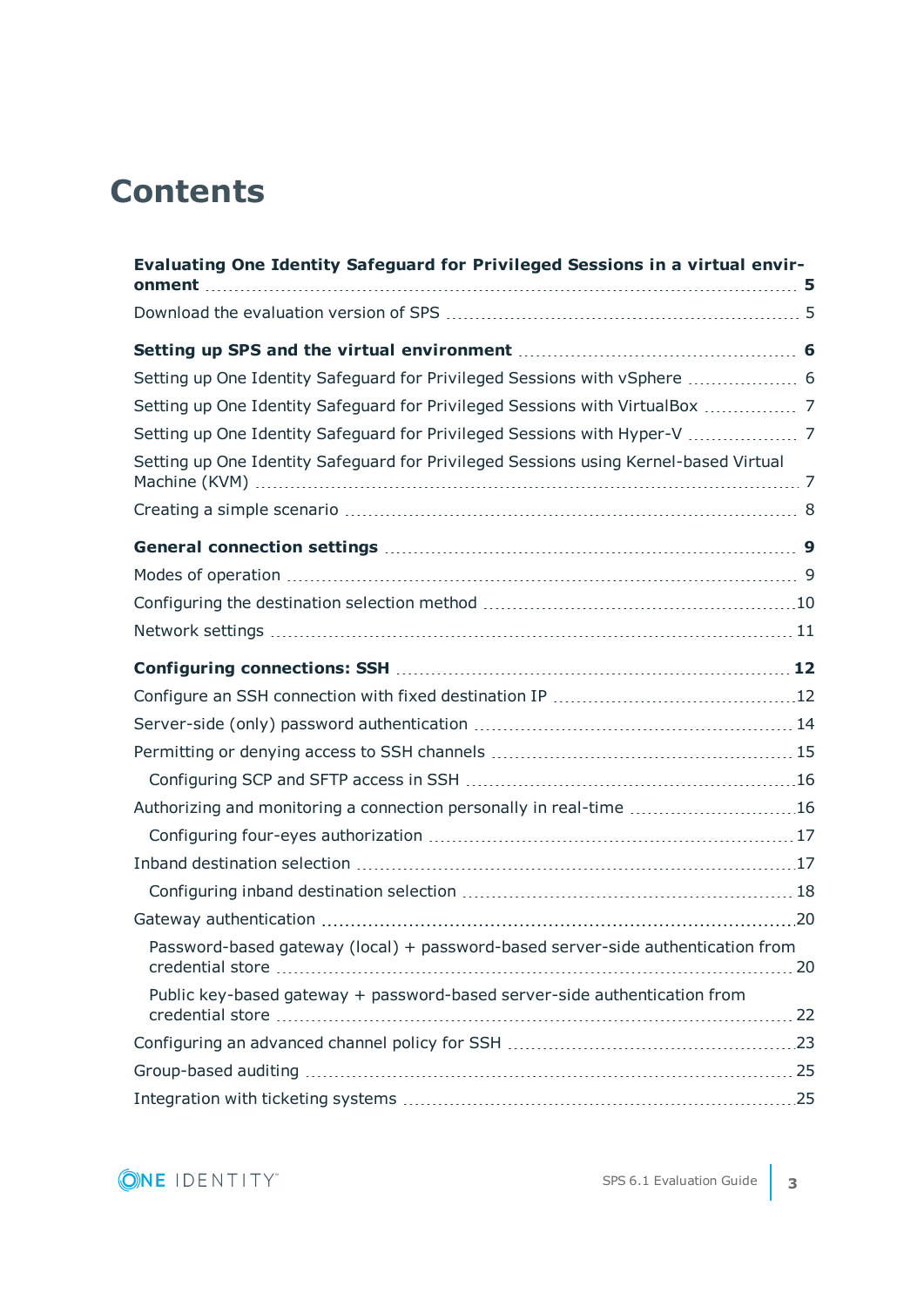| Configuring inband destination selection without RD Gateway 30 |  |
|----------------------------------------------------------------|--|
| Real-time content monitoring with Content Policies 33          |  |
|                                                                |  |
|                                                                |  |
|                                                                |  |
|                                                                |  |
|                                                                |  |
|                                                                |  |

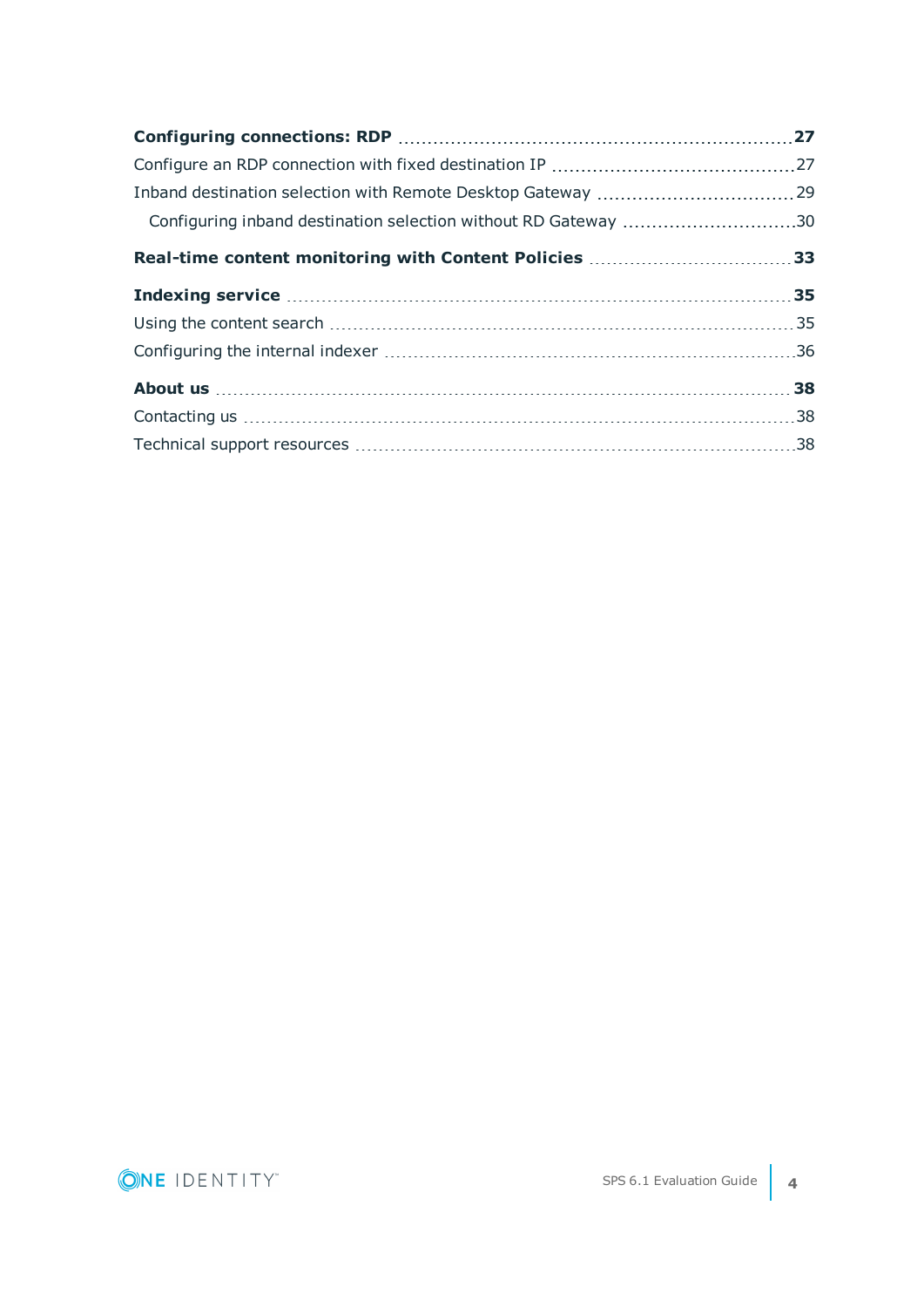# <span id="page-4-0"></span>**Evaluating One Identity Safeguard for Privileged Sessions in a virtual environment**

### **Before you start:**

Before you start evaluating SPS, make sure you understand what SPS is and how it works. This information can greatly help you get SPS operational. Read the following:

## <span id="page-4-1"></span>**Download the evaluation version of SPS**

- 1. Visit the [Download](https://www.oneidentity.com/trials/) Trials page, and navigate to **One Identity Safeguard for Privileged Sessions > Download Free trial**.
- 2. Complete the registration form, and click **Download Trial**.
- 3. You will receive the details on how to access your license key and the download the ISO files in email.



Evaluating One Identity Safeguard for Privileged Sessions in a virtual environment

SPS 6.1 Evaluation Guide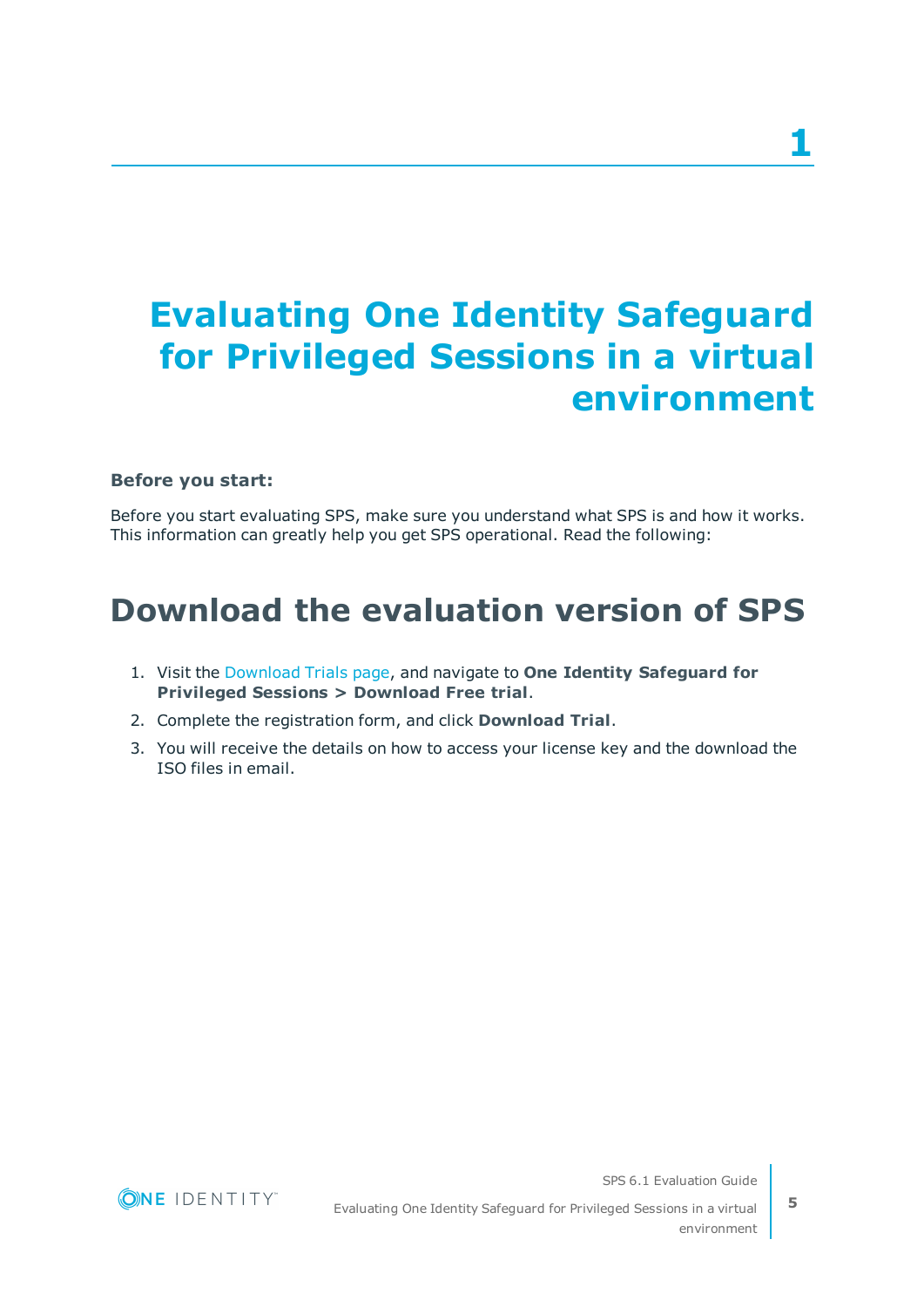# <span id="page-5-0"></span>**Setting up SPS and the virtual environment**

- 1. To start evaluating SPS, first install it in a virtual machine.
	- Setting up One Identity [Safeguard](#page-5-1) for Privileged Sessions with vSphere
	- Setting up One Identity Safeguard for Privileged Sessions with [VirtualBox](#page-6-0)
	- Setting up One Identity [Safeguard](#page-6-1) for Privileged Sessions with Hyper-V
	- Setting up One Identity Safeguard for Privileged Sessions using [Kernel-based](#page-6-2) Virtual [Machine](#page-6-2) (KVM)
- <span id="page-5-1"></span>2. Then [configure](#page-7-0) a simple scenario and evaluate SPS.

## **Setting up One Identity Safeguard for Privileged Sessions with vSphere**

1. Download the vSphere application.

Visit the vSphere [webpage](https://my.vmware.com/en/web/vmware/info/slug/datacenter_cloud_infrastructure/vmware_vsphere/6_0), and download latest version of the application for your operating system.

2. Install the vSphere application.

Follow the instructions provided in the vSphere product [documentation](https://www.vmware.com/support/pubs/vsphere-esxi-vcenter-server-pubs.html) to install the application.

- 3. Install SPS. Follow the instructions provided in "One Identity [Safeguard](https://support.oneidentity.com/technical-documents/safeguard-for-privileged-sessions/6.1.0/installation-guide/) for Privileged Sessions VMware [Installation](https://support.oneidentity.com/technical-documents/safeguard-for-privileged-sessions/6.1.0/installation-guide/) Guide" in the Installation Guide.
- 4. Configure a simple scenario and evaluate SPS. For details, see [Creating](#page-7-0) a simple [scenario.](#page-7-0)



SPS 6.1 Evaluation Guide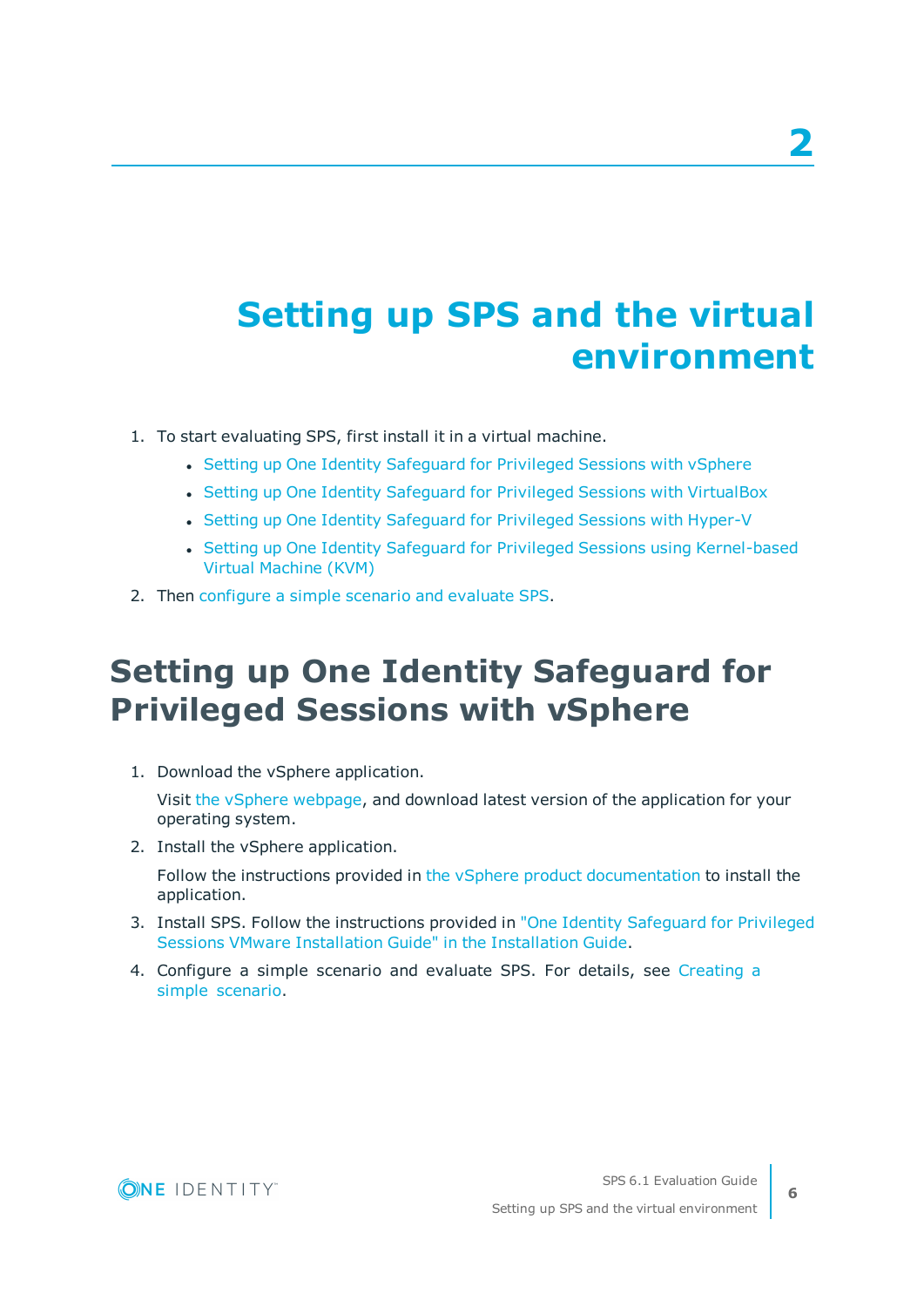## <span id="page-6-0"></span>**Setting up One Identity Safeguard for Privileged Sessions with VirtualBox**

1. *Download the VirtualBox application*

Download the latest version of VirtualBox for your operating system.

- 2. Install the VirtualBox application.
	- On Microsoft Windows, start the VirtualBox.exe file.
	- On Linux systems, follow the instructions provided in the [VirtualBox](https://www.virtualbox.org/manual/ch02.html#install-linux-host) manual.
- 3. Install SPS. Follow the instructions provided in "One Identity [Safeguard](https://support.oneidentity.com/technical-documents/safeguard-for-privileged-sessions/6.1.0/installation-guide/) for Privileged Sessions VMware [Installation](https://support.oneidentity.com/technical-documents/safeguard-for-privileged-sessions/6.1.0/installation-guide/) Guide" in the Installation Guide.
- 4. Configure a simple scenario and evaluate SPS. For details, see [Creating](#page-7-0) a simple [scenario.](#page-7-0)

## <span id="page-6-1"></span>**Setting up One Identity Safeguard for Privileged Sessions with Hyper-V**

1. Download the Hyper-V application.

Visit the Hyper-V [webpage](https://docs.microsoft.com/en-us/previous-versions/windows/it-pro/windows-server-2012-R2-and-2012/mt169373(v=ws.11)), and download latest version of the application for your operating system.

2. Install the Hyper-V application.

Follow the instructions provided in the Hyper-V product [documentation](https://docs.microsoft.com/en-us/previous-versions/windows/it-pro/windows-server-2012-R2-and-2012/mt169373(v=ws.11)) to install the application.

- 3. Install SPS. Follow the instructions provided in "One Identity [Safeguard](https://support.oneidentity.com/technical-documents/safeguard-for-privileged-sessions/6.1.0/installation-guide/) for Privileged Sessions Hyper-V [Installation](https://support.oneidentity.com/technical-documents/safeguard-for-privileged-sessions/6.1.0/installation-guide/) Guide" in the Installation Guide.
- 4. Configure a simple scenario and evaluate SPS. For details, see [Creating](#page-7-0) a simple [scenario.](#page-7-0)

# <span id="page-6-2"></span>**Setting up One Identity Safeguard for Privileged Sessions using Kernel-based Virtual Machine (KVM)**

1. *Install a virtual machine manager application* Install a KVM manager application, for example, virt-manager.



**7**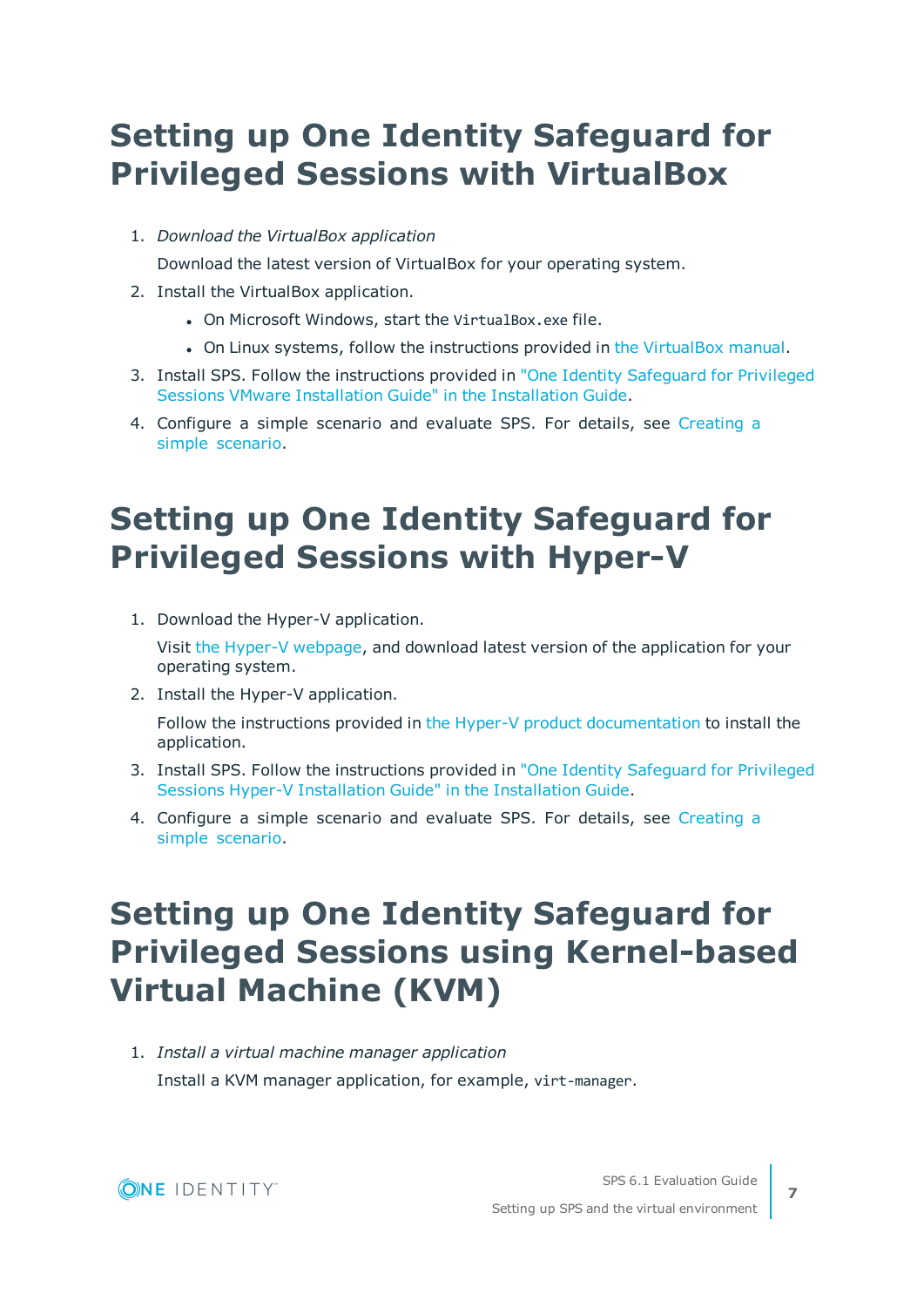- 2. Install SPS. Follow the instructions provided in ["Installing](https://support.oneidentity.com/technical-documents/safeguard-for-privileged-sessions/6.1.0/installation-guide/) One Identity Safeguard for Privileged Sessions as a [Kernel-based](https://support.oneidentity.com/technical-documents/safeguard-for-privileged-sessions/6.1.0/installation-guide/) Virtual Machine" in the Installation Guide.
- 3. Configure a simple scenario and evaluate SPS. For details, see [Creating](#page-7-0) a simple [scenario.](#page-7-0)

### <span id="page-7-0"></span>**Creating a simple scenario**

1. Connect to SPS.

The SPS virtual machine acquires an IP address from your DHCP server accessible in the virtual environment. After SPS has booted up, the console displays the IP address of the SPS web interface at login prompt. To connect to SPS, use this IP address. For details, or tips if SPS cannot receive an IP address, see "The initial [connection](https://support.oneidentity.com/technical-documents/safeguard-for-privileged-sessions/6.1.0/administration-guide/the-welcome-wizard-and-the-first-login/the-initial-connection-to-one-identity-safeguard-for-privileged-sessions-sps/) to One Identity Safeguard for Privileged Sessions (SPS)" in the [Administration](https://support.oneidentity.com/technical-documents/safeguard-for-privileged-sessions/6.1.0/administration-guide/the-welcome-wizard-and-the-first-login/the-initial-connection-to-one-identity-safeguard-for-privileged-sessions-sps/) Guide.

- 2. Complete the Welcome Wizard as described in ["Configuring](https://support.oneidentity.com/technical-documents/safeguard-for-privileged-sessions/6.1.0/administration-guide/the-welcome-wizard-and-the-first-login/configuring-one-identity-safeguard-for-privileged-sessions-sps-with-the-welcome-wizard/) One Identity Safeguard for Privileged Sessions (SPS) with the Welcome Wizard" in the [Administration](https://support.oneidentity.com/technical-documents/safeguard-for-privileged-sessions/6.1.0/administration-guide/the-welcome-wizard-and-the-first-login/configuring-one-identity-safeguard-for-privileged-sessions-sps-with-the-welcome-wizard/) [Guide.](https://support.oneidentity.com/technical-documents/safeguard-for-privileged-sessions/6.1.0/administration-guide/the-welcome-wizard-and-the-first-login/configuring-one-identity-safeguard-for-privileged-sessions-sps-with-the-welcome-wizard/) Upload the evaluation license file you have downloaded with your [support](https://support.oneidentity.com/en-US/Login) [portal](https://support.oneidentity.com/en-US/Login) account.
- 3. Configure a server: set up a host that is on the same subnet as SPS, and enable Remote Desktop (RDP) or Secure Shell (SSH) access to it.
- 4. Configure a connection on SPS to forward the incoming RDP or Secure Shell (SSH) connection to the host and establish a connection to the host. See ["Logging](https://support.oneidentity.com/technical-documents/safeguard-for-privileged-sessions/6.1.0/administration-guide/the-welcome-wizard-and-the-first-login/logging-in-to-one-identity-safeguard-for-privileged-sessions-sps-and-configuring-the-first-connection/) in to One Identity Safeguard for Privileged Sessions (SPS) and configuring the first [connection"](https://support.oneidentity.com/technical-documents/safeguard-for-privileged-sessions/6.1.0/administration-guide/the-welcome-wizard-and-the-first-login/logging-in-to-one-identity-safeguard-for-privileged-sessions-sps-and-configuring-the-first-connection/) in the [Administration](https://support.oneidentity.com/technical-documents/safeguard-for-privileged-sessions/6.1.0/administration-guide/the-welcome-wizard-and-the-first-login/logging-in-to-one-identity-safeguard-for-privileged-sessions-sps-and-configuring-the-first-connection/) Guide for details.
- 5. Replay your session in the browser. See ["Replaying](https://support.oneidentity.com/technical-documents/safeguard-for-privileged-sessions/6.1.0/administration-guide/using-the-search-interface/replaying-audit-trails-in-your-browser/) audit trails in your browser" in the [Administration](https://support.oneidentity.com/technical-documents/safeguard-for-privileged-sessions/6.1.0/administration-guide/using-the-search-interface/replaying-audit-trails-in-your-browser/) Guide for details.

In case you have questions about SPS, or need assistance, contact your One Identity representative.



SPS 6.1 Evaluation Guide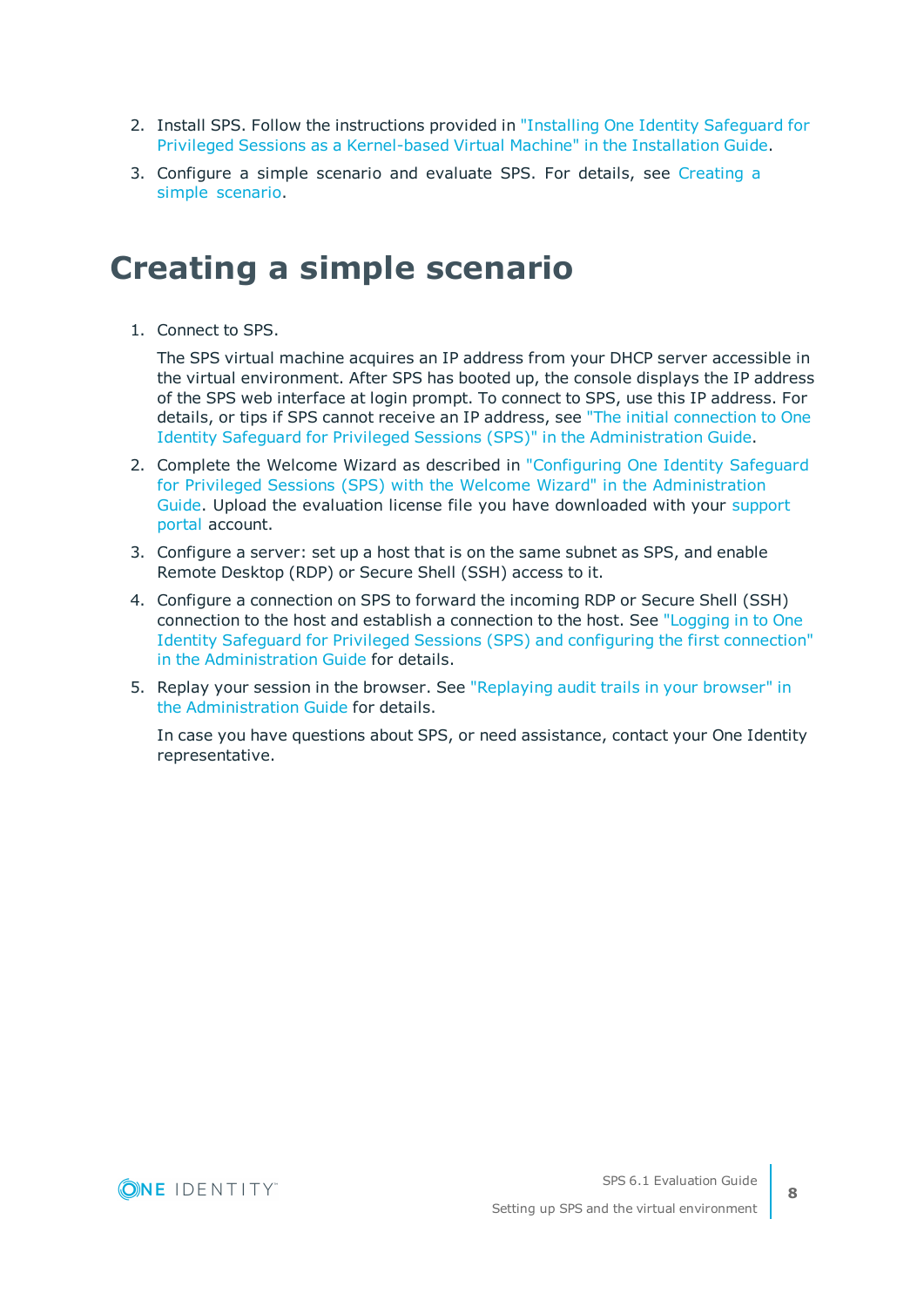# **General connection settings**

<span id="page-8-0"></span>SPS supports transparent and non-transparent proxy operation modes to make deployments in existing network infrastructures as easy as possible. SPS will automatically handle non-transparent and transparent connections simultaneously.

<span id="page-8-1"></span>For details, see Modes of [operation](https://support.oneidentity.com/technical-documents/safeguard-for-privileged-sessions/6.1.0/administration-guide/the-concepts-of-one-identity-safeguard-for-privileged-sessions-sps/modes-of-operation/).

### **Modes of operation**

The following operation modes are possible:

- [Non-transparent](#page-8-2) *proxy operation*: This guide will focus on this operation mode.
- <sup>l</sup> *[Transparent](https://support.oneidentity.com/technical-documents/safeguard-for-privileged-sessions/6.1.0/administration-guide/the-concepts-of-one-identity-safeguard-for-privileged-sessions-sps/modes-of-operation/transparent-mode/) mode*: If you configure SPS proxies in transparent mode, the client usually addresses the target server directly. Therefore, you have to configure the connection policies in SPS accordingly.
- <sup>l</sup> *[Single-interface](https://support.oneidentity.com/technical-documents/safeguard-for-privileged-sessions/6.1.0/administration-guide/the-concepts-of-one-identity-safeguard-for-privileged-sessions-sps/modes-of-operation/single-interface-transparent-mode/) transparent mode*

#### <span id="page-8-2"></span>**Non-transparent proxy operation**

This guide focuses on non-transparent proxy operation, which is the easiest to implement. In this configuration, clients connect to a server through SPS. That is, end-users address SPS explicitly, which then forwards connections to target systems based on various parameters depending on what destination selection method you select.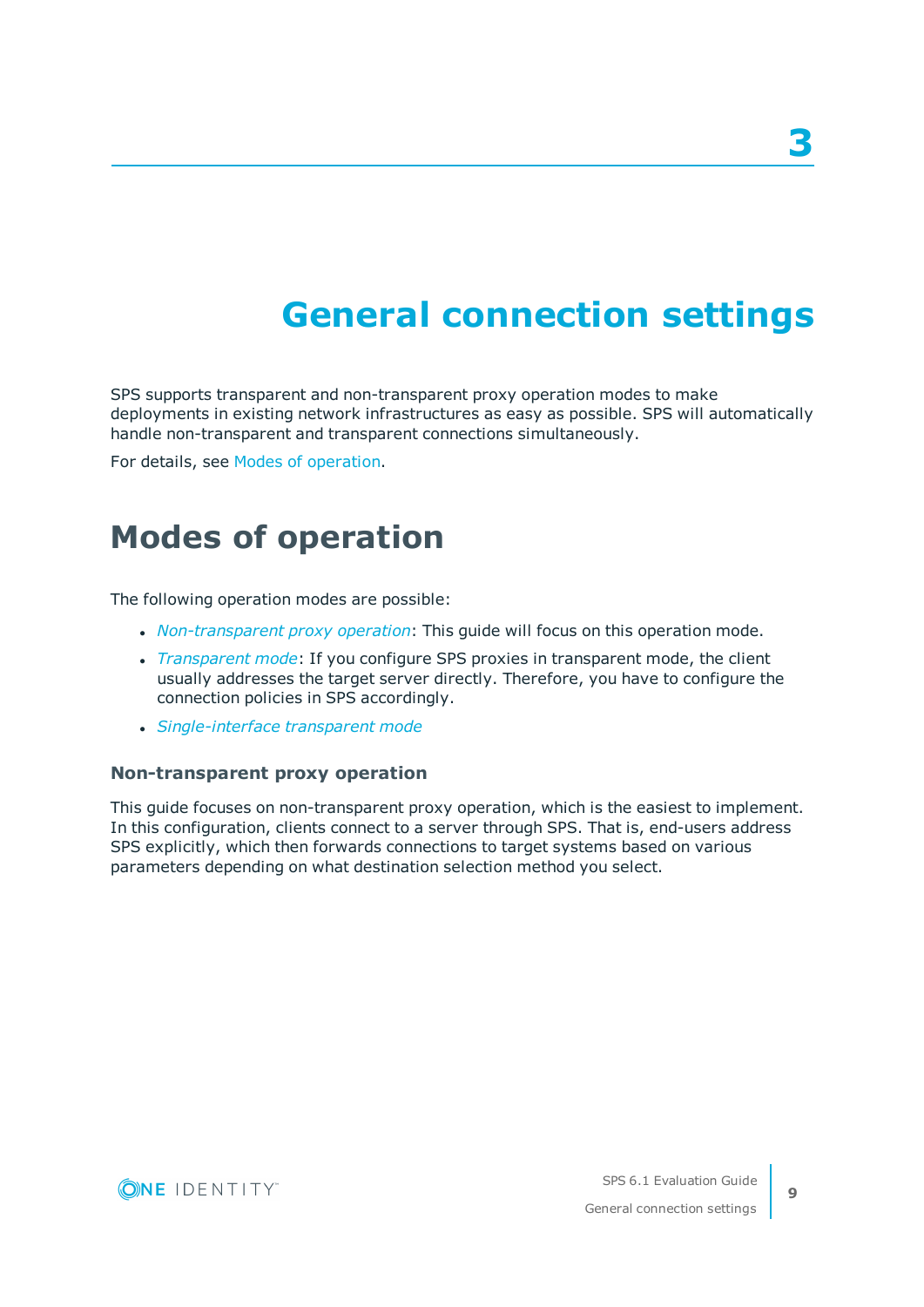#### **Figure 1: SPS in non-transparent mode**



For an illustration of what happens when a client connects a server through SPS and how the different configuration options and policies of SPS affect this process, see:

- [Connecting](https://support.oneidentity.com/technical-documents/safeguard-for-privileged-sessions/6.1.0/administration-guide/the-concepts-of-one-identity-safeguard-for-privileged-sessions-sps/connecting-to-a-server-through-one-identity-safeguard-for-privileged-sessions-sps/connecting-to-a-server-through-one-identity-safeguard-for-privileged-sessions-sps-using-ssh/) to a server through SPS using SSH
- [Connecting](https://support.oneidentity.com/technical-documents/safeguard-for-privileged-sessions/6.1.0/administration-guide/the-concepts-of-one-identity-safeguard-for-privileged-sessions-sps/connecting-to-a-server-through-one-identity-safeguard-for-privileged-sessions-sps/connecting-to-a-server-through-one-identity-safeguard-for-privileged-sessions-sps-using-rdp/) to a server through SPS using RDP

## <span id="page-9-0"></span>**Configuring the destination selection method**

To configure the destination selection method, navigate to for example **SSH Control > Connections** (or the respective protocol control that you want to configure), and in the **Target** section, select the preferred method:

- <sup>l</sup> *Use the original target address of the client*: Connect to the IP address targeted by the client. This is the default behavior in transparent mode.
- <sup>l</sup> *NAT destination address*: Perform a network address translation on the target address.
- <sup>l</sup> *Use fixed address*: The connection will connect always to this address, redirecting the clients to the server.
- <sup>l</sup> *Inband destination selection*: Extract the address of the server from the username.

For details, see "Modifying the destination address" in the [Administration](https://support.oneidentity.com/technical-documents/safeguard-for-privileged-sessions/6.1.0/administration-guide/general-connection-settings/modifying-the-destination-address/) Guide.

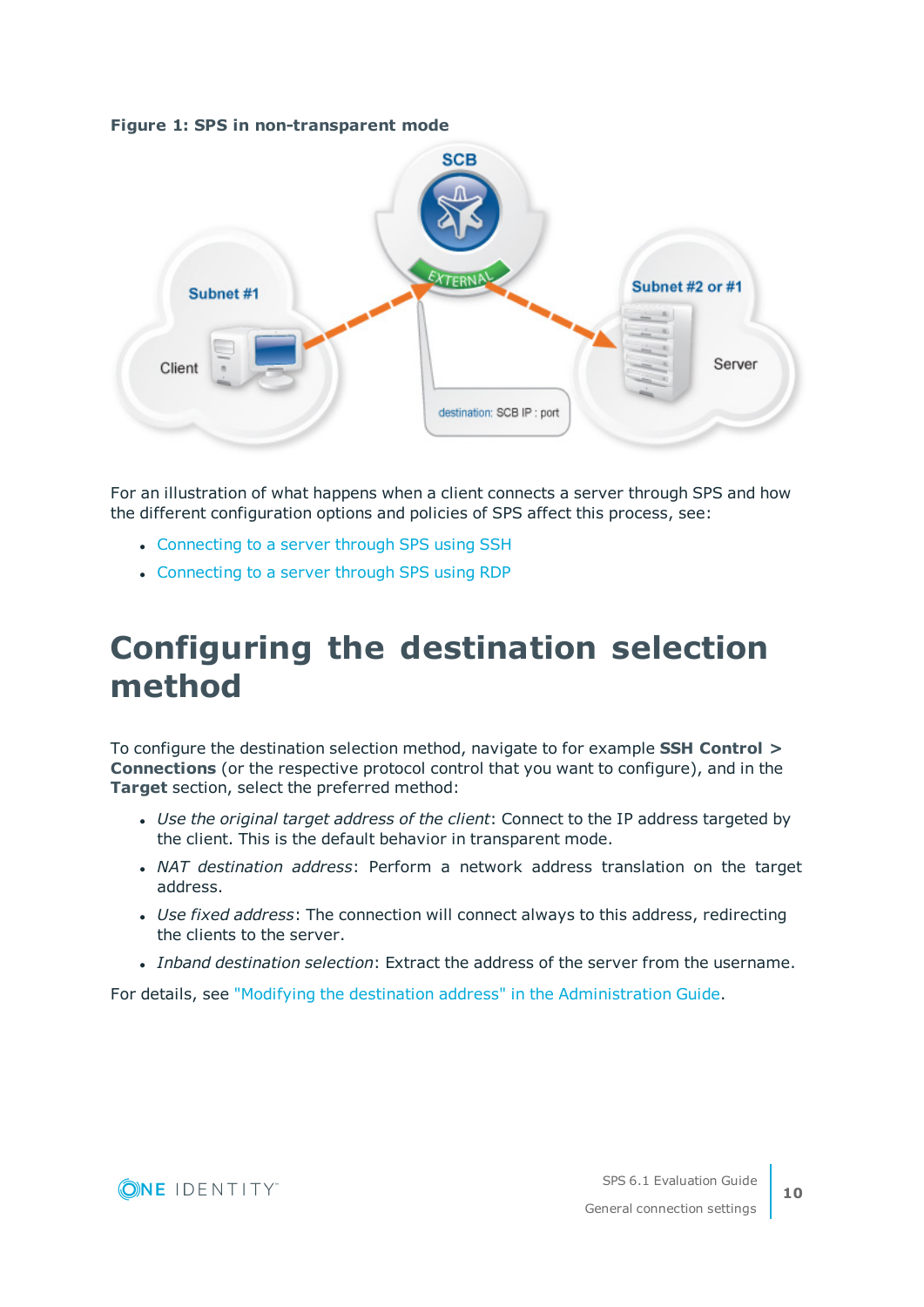# <span id="page-10-0"></span>**Network settings**

### **Assigning logical interfaces to physical interfaces**

To assign logical interfaces to the three physical interfaces of SPS, navigate to **Basic Settings > Network > Interfaces**.

Each logical interface must have its own VLAN ID, and can have its own set of (alias) IP addresses and prefixes. The configured name for each logical interface is visible on SPS's user interface only.

You can configure IPv4 and IPv6 addresses as well. IPv6 is intended for configuring monitored connections, local services (including the web login) require IPv4 addresses. An interface can have multiple IP addresses, including a mix of IPv4 and IPv6 addresses.

For details, see [Network](https://support.oneidentity.com/technical-documents/safeguard-for-privileged-sessions/6.1.0/administration-guide/basic-settings/network-settings/) settings.

#### **Routing uncontrolled traffic**

To control how SPS routes uncontrolled traffic (that is, traffic that passes SPS but is not inspected or audited) between its network interfaces, navigate to **Basic Settings > Network > IP forwarding**.

You can connect interface pairs to each other, and SPS will route all uncontrolled traffic between these. To add a new forwarding rule, choose  $\pm$  and select the two logical interfaces to connect. You can select the same interface in both fields to use that logical interface in single-interface router mode.

For details, see Routing [uncontrolled](https://support.oneidentity.com/technical-documents/safeguard-for-privileged-sessions/6.1.0/administration-guide/basic-settings/network-settings/routing-uncontrolled-traffic-between-logical-interfaces/) traffic between logical interfaces.

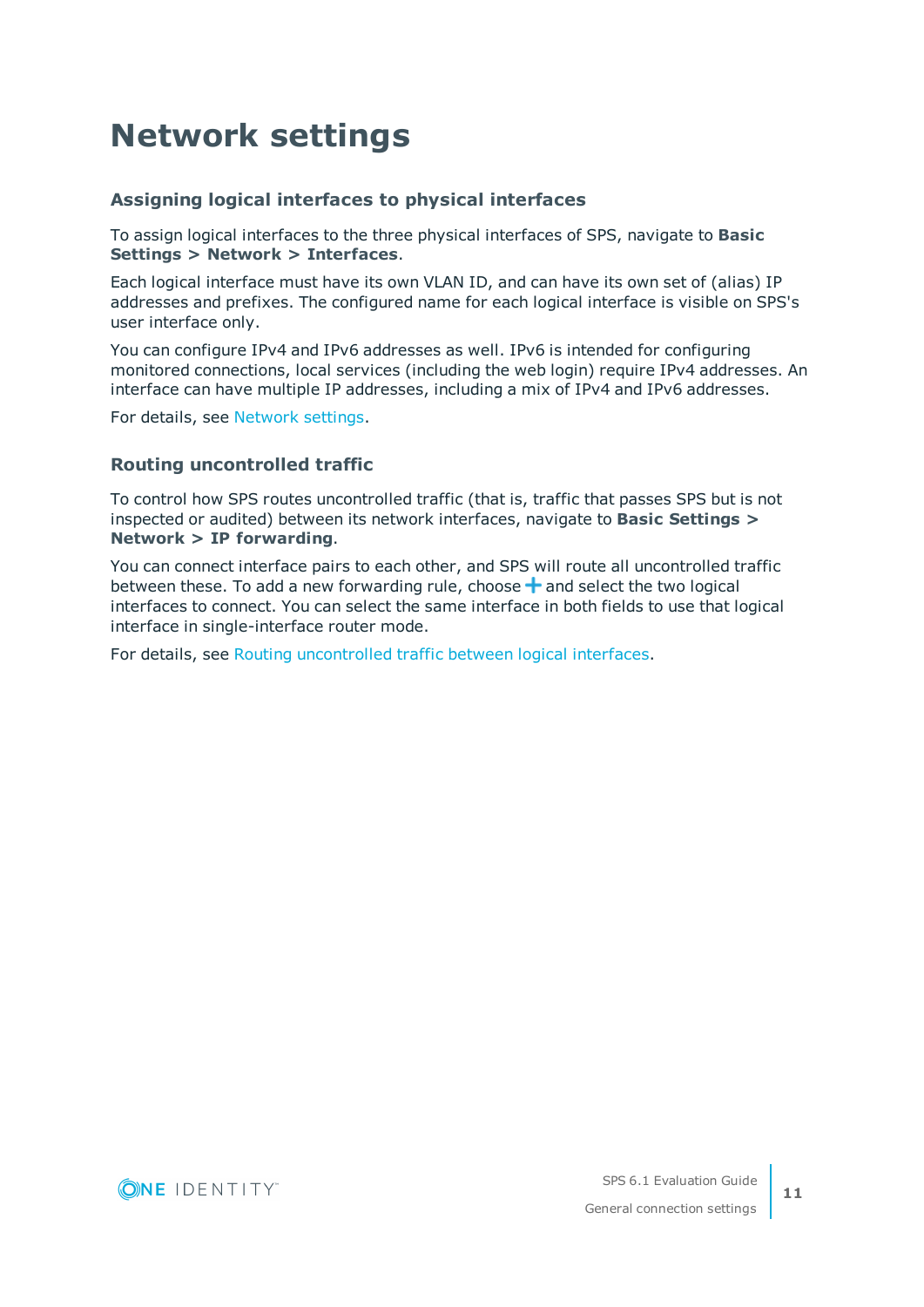# **Configuring connections: SSH**

<span id="page-11-0"></span>The following procedures provide a skeleton to configure SSH connections in SPS. If you want to have a deeper understanding, read the in-depth detailed [procedure](https://support.oneidentity.com/technical-documents/safeguard-for-privileged-sessions/6.1.0/administration-guide/general-connection-settings/configuring-connections/).

## <span id="page-11-1"></span>**Configure an SSH connection with fixed destination IP**

The following describes how to configure a basic Secure Shell (SSH) connection in SPS. This Connection Policy uses a fixed destination IP, that is, it receives connections on an IP address of SPS, and forwards them to a server explicitly set in the policy.

The destination address is the address of the server where the clients finally connect to. To modify the destination address of a connection, complete the following steps.

#### **Prerequisites:**

- A SPS appliance where you have already completed the Welcome Wizard.
- An SSH server that is running on a host that you can access from SPS. That is, SPS must be able to access the network of the SSH server (adjust any routing and firewall settings in your network to permit this connection). If you only want to do a quick test, you can install an SSH server on the host you are configuring SPS from.

#### *To configure a basic SSH connection in SPS*

- 1. Navigate to **SSH Control > Connections**.
- 2. Click  $\bigstar$  to define a new connection and enter a name that will identify the connection (for example admin mainserver).

O TIP:

It is recommended to use descriptive names that give information about the connection, for example refer to the name of the accessible server, the allowed clients, and so on.

3. Enter the IP address of the client that will be permitted to access the server into the

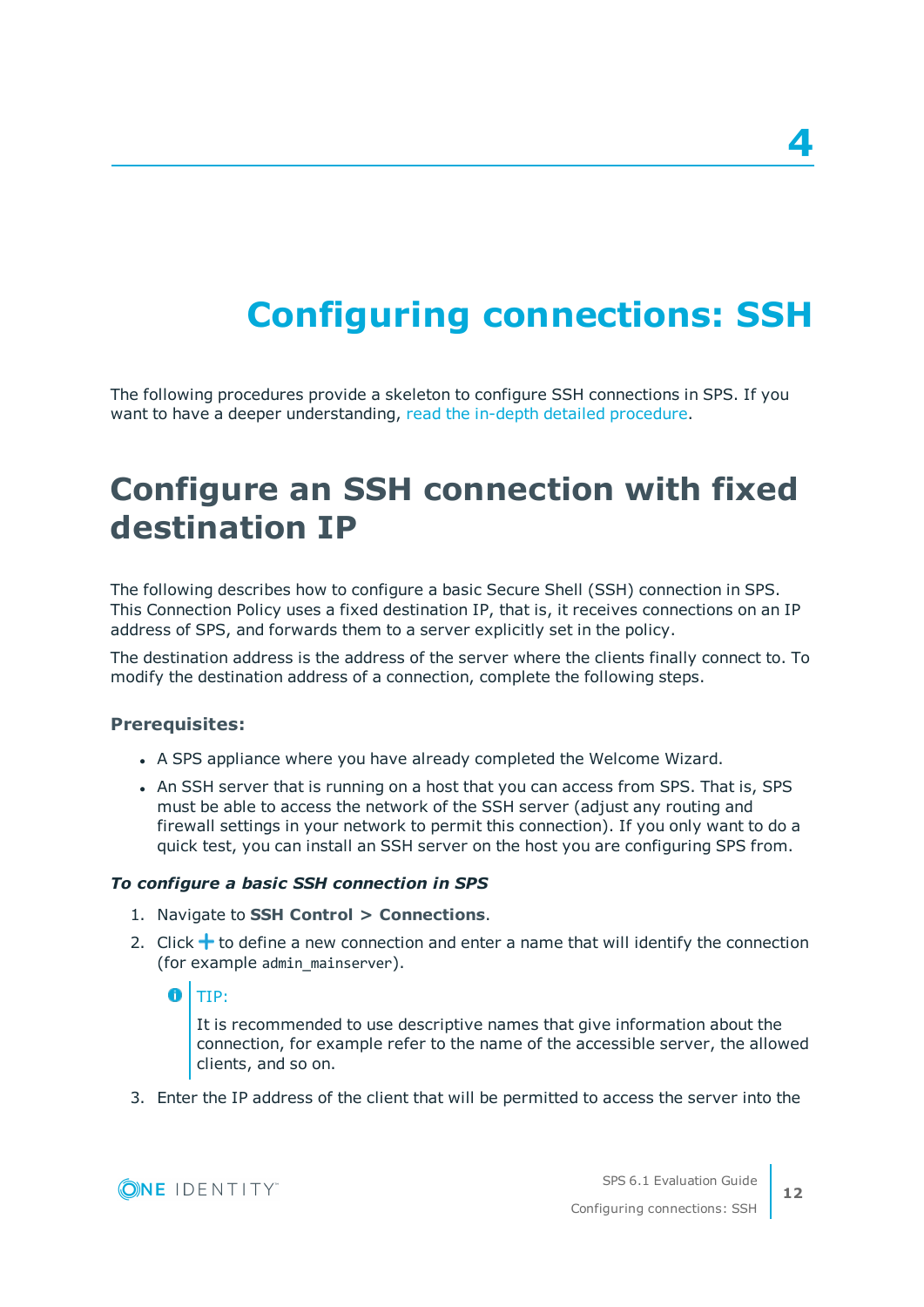**From** field. Click  $\pm$  to list additional clients.

Enter the IP address that the clients will request into the **To** field. To test SPS the easiest is to use the IP address of SPS, meaning that the connection will be nontransparent. (To test transparent connections, you must place SPS into the network between the client and the server, or route the traffic that way.)

| Ø            | ssh_connection                     | 10.30.0.2                                   | 7<br>32<br>面 | 10.30.0.100  | 32<br>7 | 面 | 22   | m |
|--------------|------------------------------------|---------------------------------------------|--------------|--------------|---------|---|------|---|
|              |                                    |                                             | $\ddot{}$    | 192.168.1.30 | 32<br>7 | 會 | 2222 | m |
|              |                                    |                                             |              |              |         | ÷ |      |   |
| Target:      |                                    |                                             |              |              |         |   |      |   |
|              |                                    | O Use original target address of the client |              |              |         |   |      |   |
|              | O NAT destination address          |                                             |              |              |         |   |      |   |
|              | <b>O</b> Use fixed address         |                                             |              |              |         |   |      |   |
|              | O Inband destination selection     |                                             |              |              |         |   |      |   |
|              | 10.30.0.100                        |                                             | : 22         |              |         |   |      |   |
| <b>SNAT:</b> |                                    |                                             |              |              |         |   |      |   |
|              | <b>O</b> Use the IP address of SPS |                                             |              |              |         |   |      |   |
|              |                                    | O Use original IP address of the client     |              |              |         |   |      |   |
|              |                                    | O Use fixed address                         |              |              |         |   |      |   |

**Figure 2: Configuring fix destination selection**

- 5. The **Target** section allows you to configure Network Address Translation (NAT) on the server side of SPS. Destination NAT determines the target IP address of the server-side connection. You can set the destination address as required for your environment. For this example non-transparent connection, select **Use fixed address**.
- 6. Enter the IP address and port number of the server. SPS will connect all incoming client-side connections to this server. For example, to redirect the connections to your computer (if it is running an SSH server), enter the IP address of your computer.

You can also enter a hostname instead of the IP address, and SPS automatically resolves the hostname to IP address. Note the following limitations:

- <sup>l</sup> SPS uses the Domain Name Servers set **Basic Settings > Network > Naming > Primary DNS server** and **Secondary DNS server** fields to resolve the hostnames.
- Only IPv4 addresses are supported.
- If the Domain Name Server returns multiple IP addresses, SPS selects randomly from the list.
- 7. If the clients use a custom port to address the server instead of the default port used

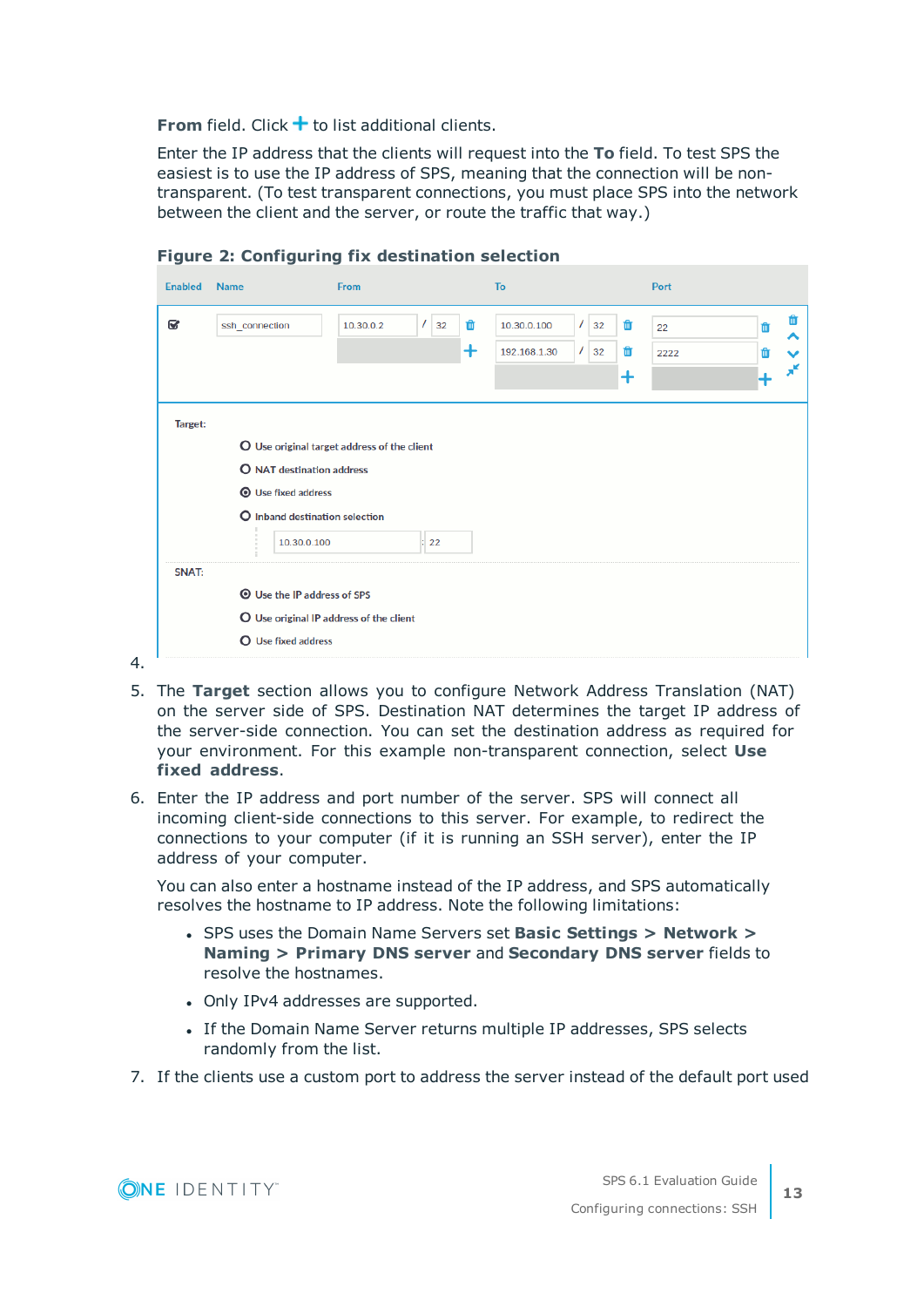by the protocol, enter the port number that the clients will request into the **Port** field. Click  $\pm$  to list additional port numbers. For details on organizing connections in nontransparent mode, see "Organizing connections in [non-transparent](https://support.oneidentity.com/technical-documents/safeguard-for-privileged-sessions/6.1.0/administration-guide/one-identity-safeguard-for-privileged-sessions-sps-scenarios/organizing-connections-in-non-transparent-mode/) mode" in the [Administration](https://support.oneidentity.com/technical-documents/safeguard-for-privileged-sessions/6.1.0/administration-guide/one-identity-safeguard-for-privileged-sessions-sps-scenarios/organizing-connections-in-non-transparent-mode/) Guide.

**Commit** 8. Click **the connection.** to save the connection.

This connection allows any user from the client machine to connect to the specified server, but permits only terminal sessions — other SSH channels like TCP forwarding are disabled.

Œ TIP:

> To temporarily disable a connection, deselect the checkbox before the name of the connection.

- 9. Test the new configuration: try to initiate an SSH connection from the client (your computer) to the server.
- 10. After successfully connecting to the server, do something in the connection, for example, execute a simple command in SSH (for example, ls /tmp), then disconnect from the server.
- 11. Navigate to **Search** on the SPS web interface. Your sessions are displayed in the list of connections. Note that for the transparent connection, the client addresses the target server, while the non-transparent connection addresses SPS.
- <span id="page-13-0"></span>12. Click the  $\bullet$  icon. A summary will be displayed about the connection.

# **Server-side (only) password authentication**

The default authentication method for SSH connection policies is to let the target system check credentials as it would happen when users access the server directly without SPS in place.

If you want to configure a different authentication method, create an authentication policy.

### **Figure 3: Authentication policy**



An authentication policy is a list of authentication methods that can be used in a connection. Connection definitions refer to an authentication policy to determine how the client can authenticate to the target server. Separate authentication methods can be used on the client and the server-side of the connection.

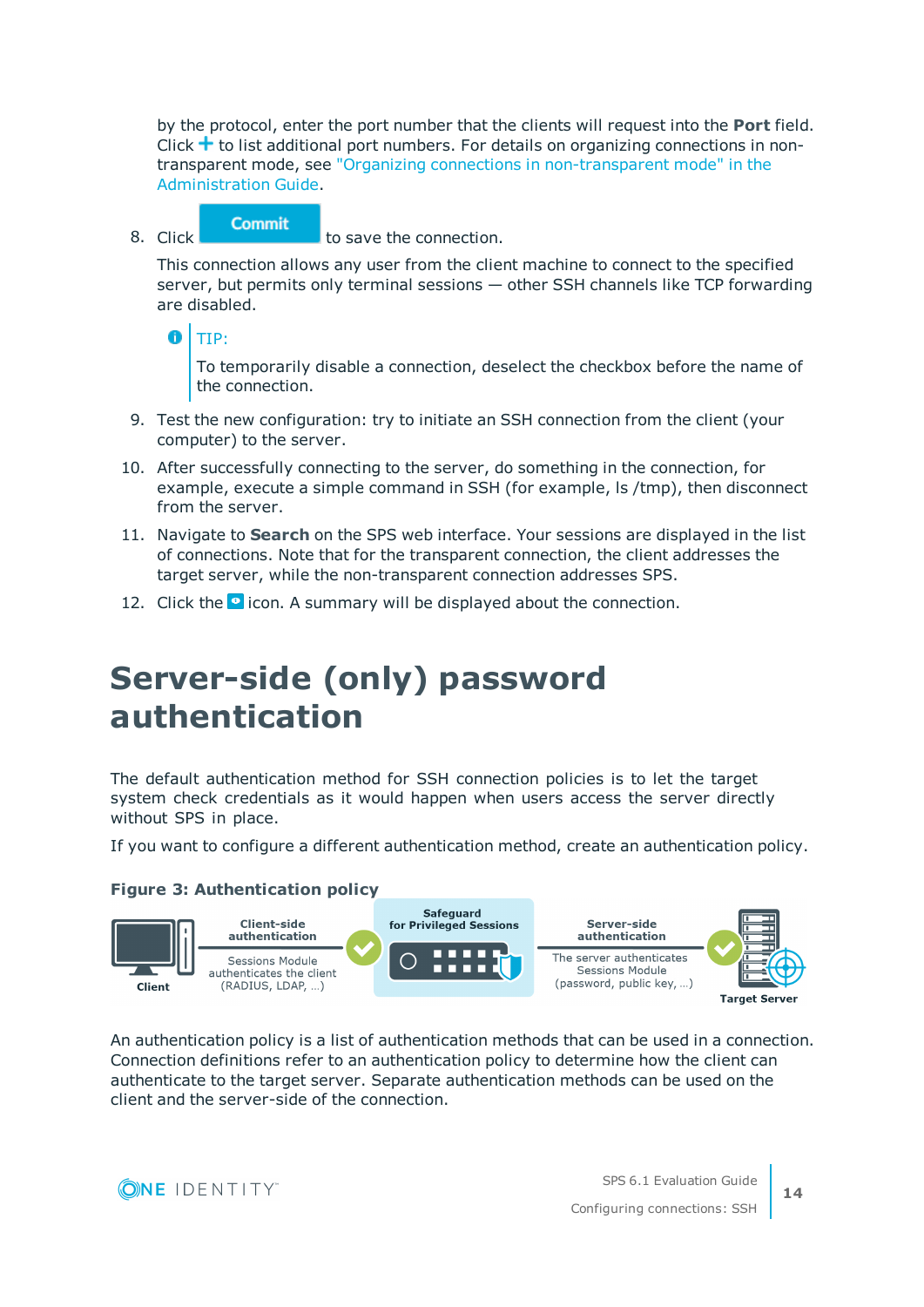To create a new authentication policy, navigate to **SSH Control > Authentication Policies**.

<span id="page-14-0"></span>For details, see [Authentication](https://support.oneidentity.com/technical-documents/safeguard-for-privileged-sessions/6.1.0/administration-guide/ssh-specific-settings/authentication-policies/) Policies.

### **Permitting or denying access to SSH channels**

For certain protocols, multiple channels are defined each of which is responsible for a specific functionality supported by the protocol. For example, the **Session Shell** channel is the traditional remote terminal session, while the **Session Exec** channel allows to execute a remote command (for example **rsync** without opening a session shell.

For details on the supported SSH channel types, see [Supported](https://support.oneidentity.com/technical-documents/safeguard-for-privileged-sessions/6.1.0/administration-guide/ssh-specific-settings/supported-ssh-channel-types/) SSH channel types.

SPS can permit/deny access to these functionalities based on various parameters of a connection (for example time of the day, username, and so on) to provide an additional level of access control and protection.

#### **Figure 4: Controlling protocol channels**



Access to sub-channels is controlled by channel policies. The default SSH channel policy allows session shell access only.

For details, see [Creating](https://support.oneidentity.com/technical-documents/safeguard-for-privileged-sessions/6.1.0/administration-guide/general-connection-settings/creating-and-editing-channel-policies/) and editing channel policies.

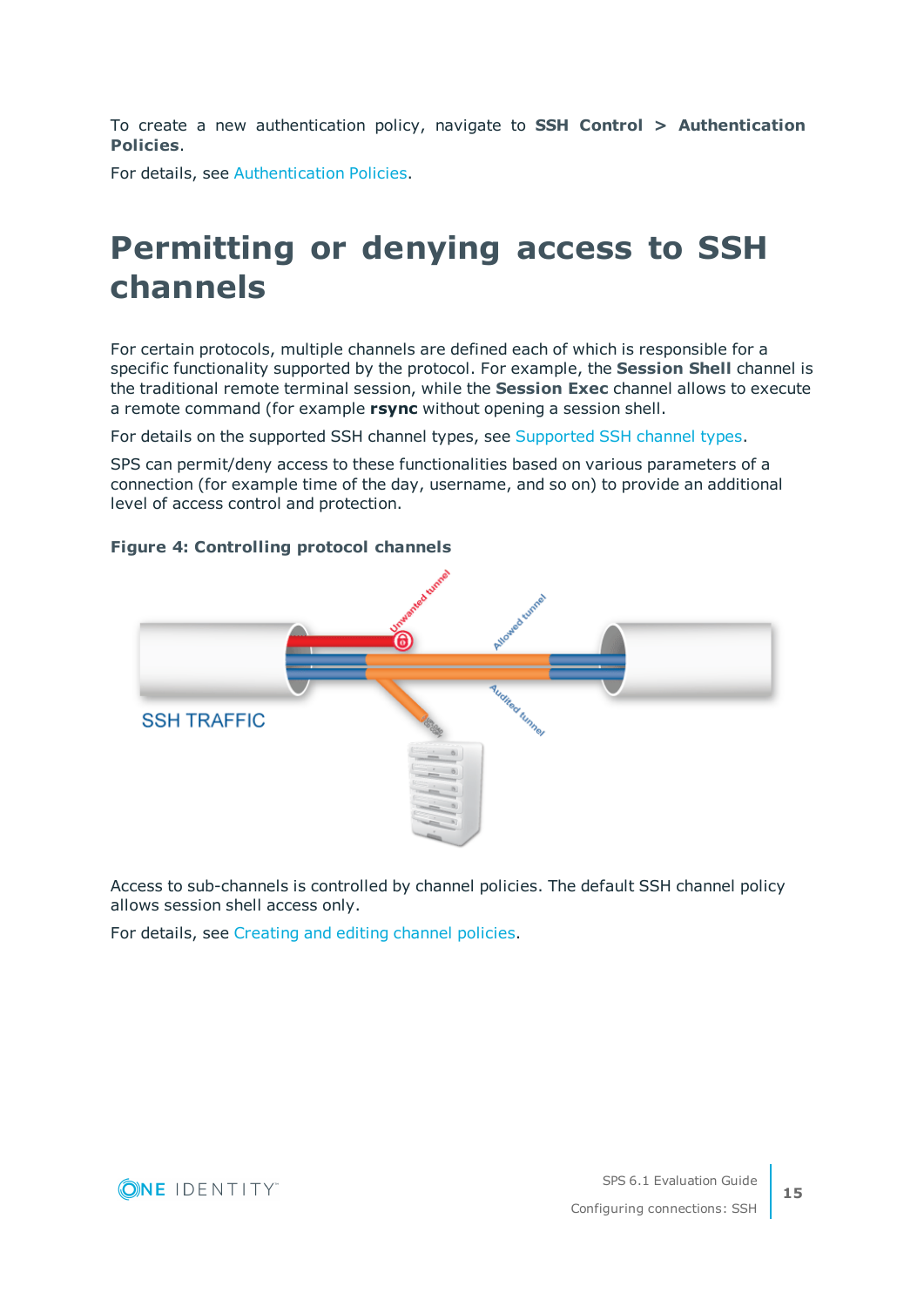### <span id="page-15-0"></span>**Configuring SCP and SFTP access in SSH**

#### *To configure SCP and SFTP access in SSH*

- 1. Navigate to **SSH Control > Channel Policies** and click  $\frac{1}{\tau}$  to create a new channel policy. Enter a name for the policy into the **Channel Policy** field (for example, shell\_and\_backup).
- 2. Click  $\pm$  to add a new channel.
- 3. Select **Session Exec SCP** from the **Type** field.
- 4. Restrict the availability of the channel based on your preferences.

For details, see [Creating](https://support.oneidentity.com/technical-documents/safeguard-for-privileged-sessions/6.1.0/administration-guide/general-connection-settings/creating-and-editing-channel-policies/) and editing channel policies.

- 5. To be able to extract the original file from the corresponding audit trail for further inspection, select the **Record audit trail** option to record the activities of the channel into audit trails.
- 6. (Optional) To also configure SFTP channel access, add a new channel and repeat the steps above, but this time, select **Session SFTP** from the **Type** field.

## <span id="page-15-1"></span>**Authorizing and monitoring a connection personally in real-time**

This is called four-eyes authorization in SPS terminology. When four-eyes authorization is required for a connection, a user (called authorizer) must authorize the connection on SPS as well. This authorization is in addition to any authentication or group membership requirements needed for the user to access the remote server. Any connection can use four-eyes authorization, so it provides a protocol-independent, outband authorization and monitoring method.

The authorizer has the possibility to terminate the connection any time, and also to monitor real-time the events of the authorized connections: SPS can stream the traffic to the Safeguard Desktop Player application, where the authorizer (or a separate auditor) can watch exactly what the user does on the server, just like watching a movie.

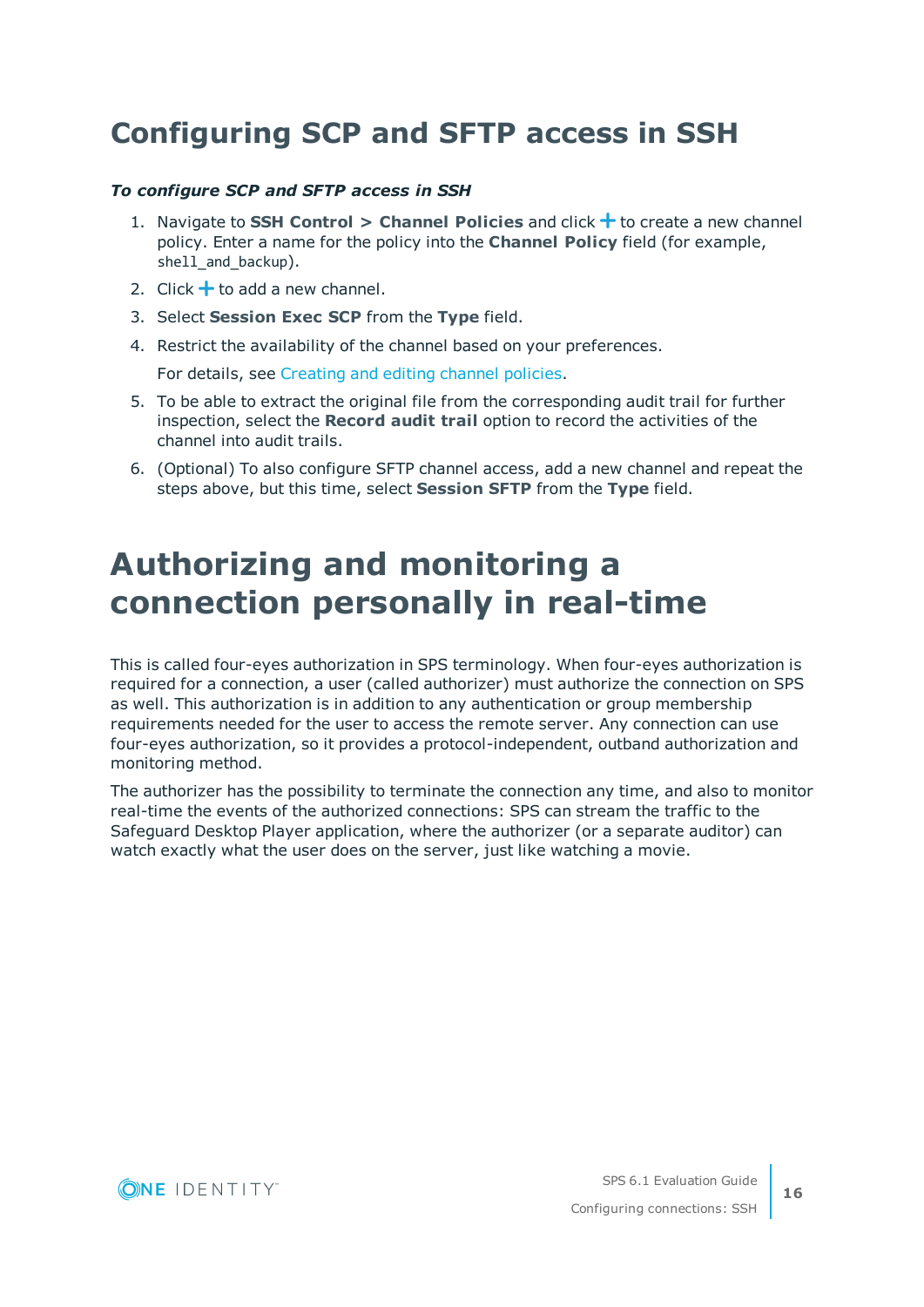### **Figure 5: Four-eyes authorization**



<span id="page-16-0"></span>For details on four-eyes authorization, see Four-eyes [authorization.](https://support.oneidentity.com/technical-documents/safeguard-for-privileged-sessions/6.1.0/administration-guide/the-concepts-of-one-identity-safeguard-for-privileged-sessions-sps/four-eyes-authorization/)

### **Configuring four-eyes authorization**

#### *To configure four-eyes authorization*

**Commit** 

- 1. To enforce four-eyes authorization, navigate to **SSH Control > Connections**.
- 2. Select the connection policy to modify. Navigate to **Access Control** and click .
- 3. Enter the name of the usergroup whose members are permitted to authorize the sessions of the connection policy into the **Authorizer** field.
- 4. Configure the parameters of four-eyes authorization. For details, see [Configuring](https://support.oneidentity.com/technical-documents/safeguard-for-privileged-sessions/6.1.0/administration-guide/advanced-authentication-and-authorization-techniques/configuring-four-eyes-authorization/) 4 eyes [authorization.](https://support.oneidentity.com/technical-documents/safeguard-for-privileged-sessions/6.1.0/administration-guide/advanced-authentication-and-authorization-techniques/configuring-four-eyes-authorization/)
- 5. Navigate to **SSH Control > Channel Policies**, and select the channel policy used in the connection.
- 6. Enable the **4 eyes** option for the channels which should be accessed only using foureyes authorization.

<span id="page-16-1"></span>7. Click .

## **Inband destination selection**

Using fix destination selection has the disadvantage of requiring one connection policy per protected server, because policies are mapped to servers based on IP addresses or port numbers.

Inband destination selection allows you to create a single connection policy and allow endusers to access any server. by including the name of the target server in their username

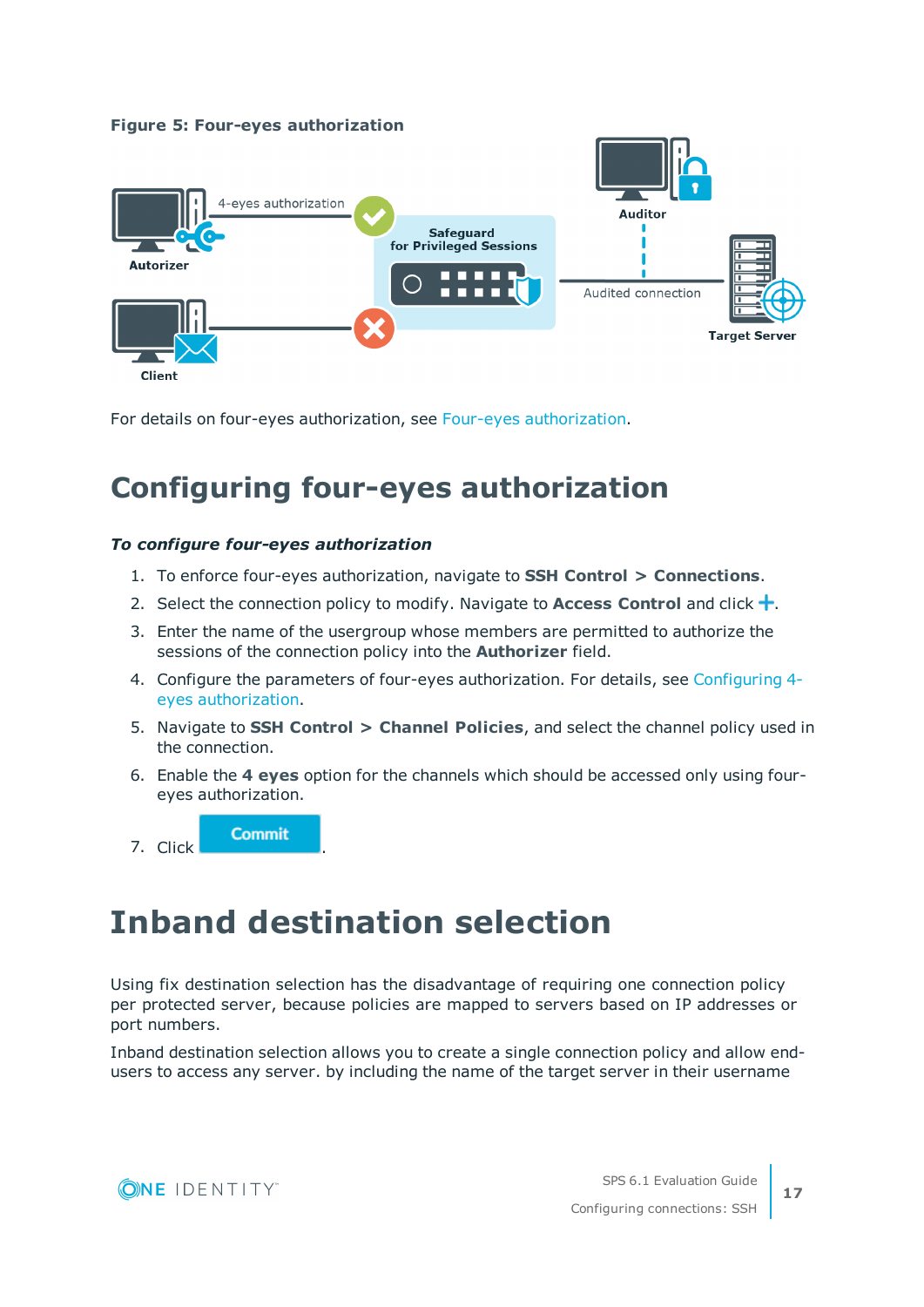(for example ssh username@targetserver:port@scb\_address). SPS can extract the address from the username and direct the connection to the target server.



#### **Figure 6: Inband destination selection**

The process looks like the following:

- 1. End-users specify the destination server as part of the username, for example in the format of <username>@<server address>:<port>@<sPS address>, where the server and SPS address can be either a hostname or an IP address.
- 2. SPS tokenizes the username and the server address to forward the connection to.
- 3. SPS forwards the connection to the server.

<span id="page-17-0"></span>For details, see Using inband destination selection in SSH [connections](https://support.oneidentity.com/technical-documents/safeguard-for-privileged-sessions/6.1.0/administration-guide/one-identity-safeguard-for-privileged-sessions-sps-scenarios/using-inband-destination-selection-in-ssh-connections/).

### **Configuring inband destination selection**

The following describes how to configure a Connection Policy to extract the address of the server from the username.

#### *To configure a Connection Policy to extract the address of the server from the username*

- 1. Navigate to the Connection policy you want to modify, for example, to **SSH Control > Connections**.
- 2. Select **Inband destination selection**.

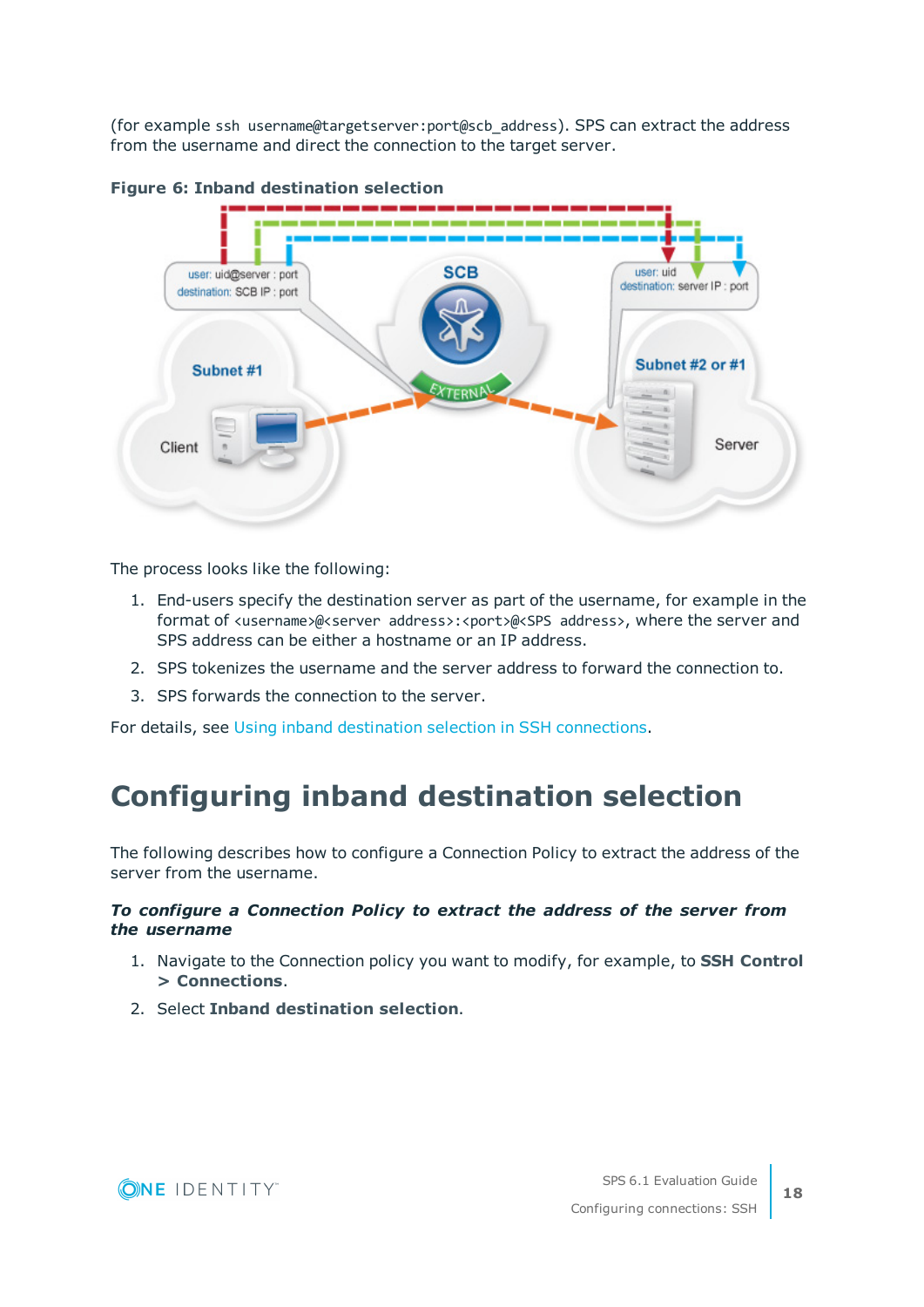| <b>Enabled</b> | <b>Name</b>                      | From                                        |                | To        |                              |          |    |           | Port |      |   |   |
|----------------|----------------------------------|---------------------------------------------|----------------|-----------|------------------------------|----------|----|-----------|------|------|---|---|
| Q              | ssh connection                   | 10.30.0.2                                   | $\prime$<br>32 | Ŵ         | 10.30.0.100                  | $\prime$ | 32 | Ŵ         | 22   |      | Ŵ | 茴 |
|                |                                  |                                             |                | $\ddot{}$ | 192.168.1.50                 | $\prime$ | 32 | Ŵ         | 2222 |      | Ŵ |   |
|                |                                  |                                             |                |           |                              |          |    | $\ddot{}$ |      |      |   | X |
| Target:        |                                  |                                             |                |           |                              |          |    |           |      |      |   |   |
|                |                                  | O Use original target address of the client |                |           |                              |          |    |           |      |      |   |   |
|                | <b>O</b> NAT destination address |                                             |                |           |                              |          |    |           |      |      |   |   |
|                | O Use fixed address              |                                             |                |           |                              |          |    |           |      |      |   |   |
|                |                                  | <b>O</b> Inband destination selection       |                |           |                              |          |    |           |      |      |   |   |
|                | <b>Targets:</b>                  |                                             |                |           | <b>Exceptions:</b>           |          |    |           |      |      |   |   |
|                | <b>Domain</b>                    |                                             | Port           |           | <b>Domain</b>                |          |    |           |      | Port |   |   |
|                |                                  | *.example.com                               | 22             | Ŵ         | prohibitedserver.example.com |          |    |           |      | 22   | Ŵ |   |
|                |                                  |                                             |                | $\ddot{}$ |                              |          |    |           |      |      | + |   |
|                |                                  | <b>Append domains:</b>                      |                |           | <b>DNS</b> server:           |          |    |           |      |      |   |   |
|                |                                  |                                             |                |           |                              |          |    |           |      |      |   |   |
|                | <b>Domain</b>                    |                                             |                |           |                              |          |    |           |      |      |   |   |
|                |                                  | example.com                                 | 面              |           |                              |          |    |           |      |      |   |   |

#### **Figure 7: Configuring inband destination selection**

- 3. Enter the addresses of the servers that the users are permitted to access into the **Targets** field.
- 4. If the clients can access only a specified port on the server, enter it into the **Port** field. If the **Port** is not set, the clients may access any port on the server.
- 5. If there are any servers that the users cannot target using inband destination selection, add them to the **Exceptions** field.

|          | Commit |  |
|----------|--------|--|
| 6. Click |        |  |

### **Example: Initiating a connection**

Once the connection policy is configured correctly, a sample connection initiation would look like the following:

\$ ssh root@192.168.56.10@192.168.56.200

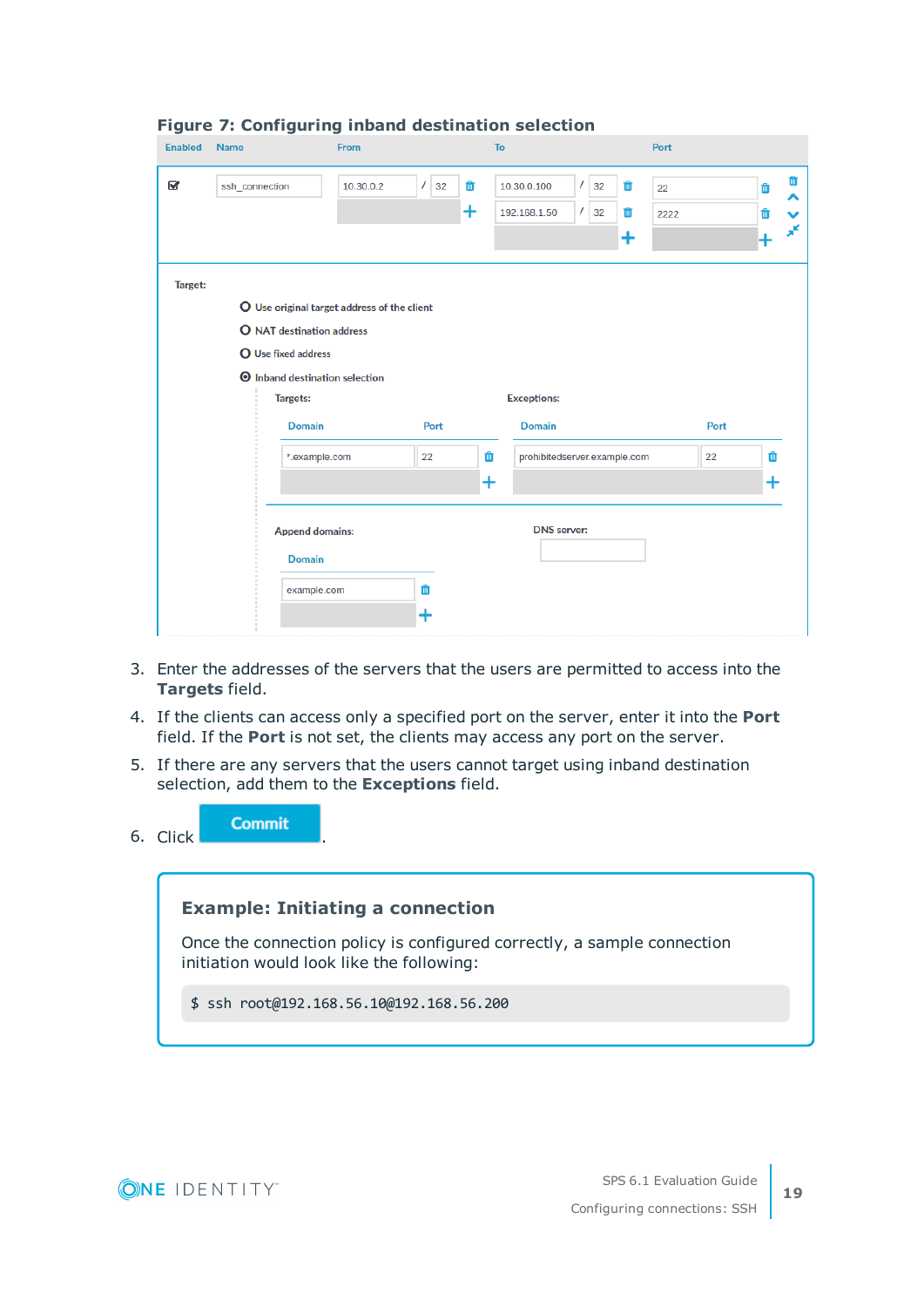- $\bullet$  root = server user
- $192.168.56.10 =$  target server
- 192.168.56.200 = IP address of SPS

### <span id="page-19-0"></span>**Gateway authentication**

When gateway authentication is required for a connection, the user must authenticate on SPS as well. This additional authentication can be performed on the SPS web interface, so it provides a protocol-independent, outband authentication method. That way the connections can be authenticated to the central authentication database (for example LDAP or RADIUS), even if the protocol itself does not support authentication databases. Also, connections using general usernames (for example root, Administrator, and so on) can be connected to real user accounts.



<span id="page-19-1"></span>For details on gateway authentication, see The gateway [authentication](https://support.oneidentity.com/technical-documents/safeguard-for-privileged-sessions/6.1.0/administration-guide/the-concepts-of-one-identity-safeguard-for-privileged-sessions-sps/the-gateway-authentication-process/) process.

### **Password-based gateway (local) + password-based server-side authentication from credential store**

The goal of this scenario is to demonstrate an SSH connection in which end-users must authenticate themselves successfully with their own passwords against a local user database maintained on SPS and have a session opened to the requested destination with a different account without any further interaction (that is, have SPS complete the passwordbased login process).

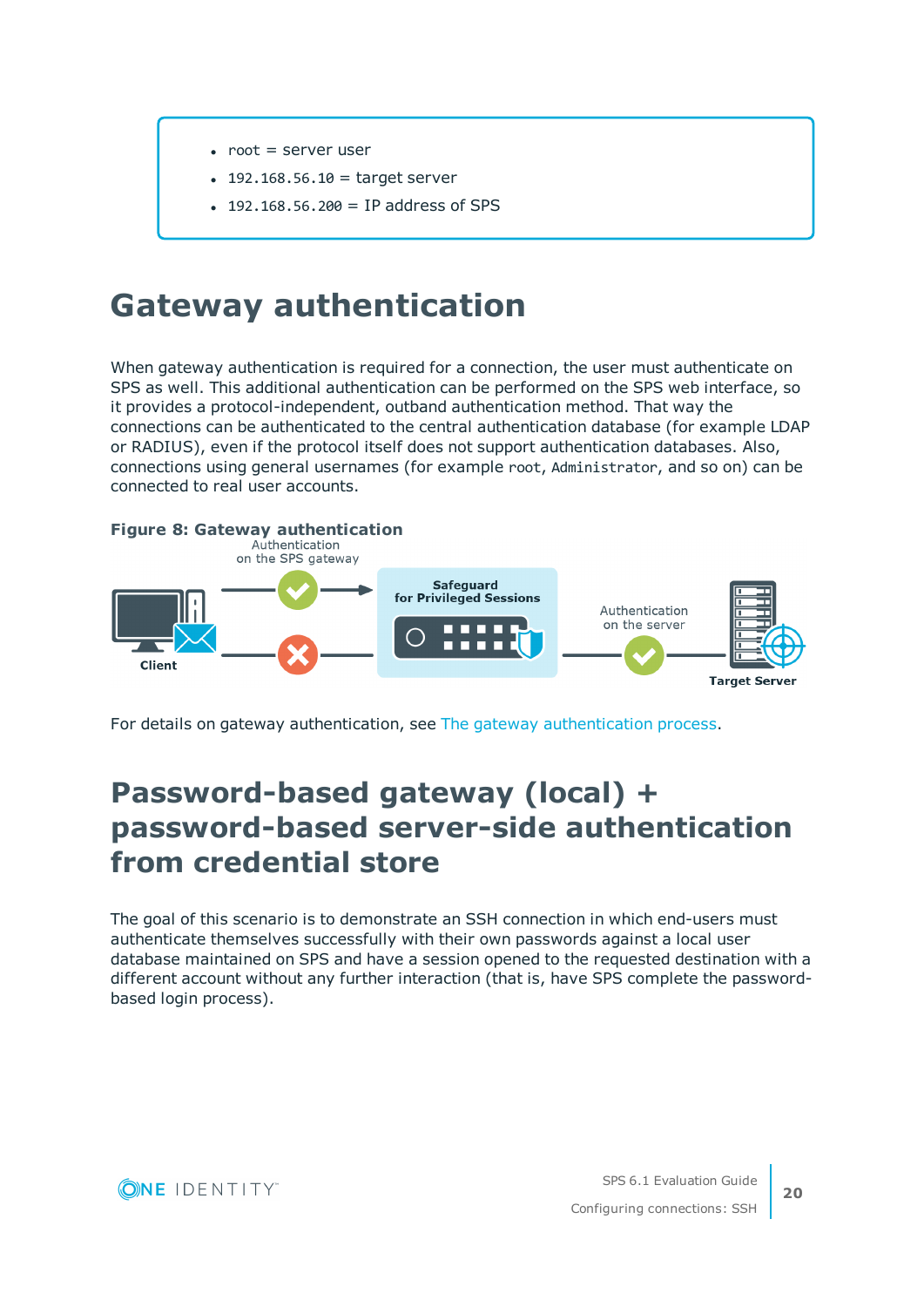#### *To configure password-based gateway (local) + password-based server-side authentication from credential store*

#### 1. **Create a local user database:**

Navigate to **Policies > Local User Databases** and create a local user database.

For details, see Creating a Local User [Database](https://support.oneidentity.com/technical-documents/safeguard-for-privileged-sessions/6.1.0/administration-guide/general-connection-settings/creating-a-local-user-database/).

### 2. **Connect the local user database with a client-side gateway authentication policy:**

Navigate to **SSH Control > Authentication Policies**. Create an authentication policy. Select **Authenticate the client to SPS using > Local**. Select **Password**. Configure the required settings.

For details, see Local client-side [authentication](https://support.oneidentity.com/technical-documents/safeguard-for-privileged-sessions/6.1.0/administration-guide/ssh-specific-settings/authentication-policies/client-side-authentication-settings/local-client-side-authentication/).

### 3. **Create a user list:**

Navigate to **Policies > User lists** and create a user list.

For details, see [Creating](https://support.oneidentity.com/technical-documents/safeguard-for-privileged-sessions/6.1.0/administration-guide/general-connection-settings/creating-and-editing-user-lists/) and editing user lists.

### 4. **Create a usermapping policy:**

Navigate to **Policies > Usermapping policies** and create a usermapping policy.

For details, see Configuring [usermapping](https://support.oneidentity.com/technical-documents/safeguard-for-privileged-sessions/6.1.0/administration-guide/advanced-authentication-and-authorization-techniques/configuring-usermapping-policies/) policies.

5. Create a [local](https://support.oneidentity.com/technical-documents/safeguard-for-privileged-sessions/6.1.0/administration-guide/advanced-authentication-and-authorization-techniques/using-credential-stores-for-server-side-authentication/configuring-local-credential-stores/) or remote credential store with the server user and its password. SPS provides a plugin framework to integrate with other remote credential stores/password management systems.

For details, see Using a custom Credential Store plugin to [authenticate](https://support.oneidentity.com/technical-documents/safeguard-for-privileged-sessions/6.1.0/administration-guide/advanced-authentication-and-authorization-techniques/using-credential-stores-for-server-side-authentication/using-a-custom-credential-store-plugin-to-authenticate-on-the-target-hosts/) on the [target](https://support.oneidentity.com/technical-documents/safeguard-for-privileged-sessions/6.1.0/administration-guide/advanced-authentication-and-authorization-techniques/using-credential-stores-for-server-side-authentication/using-a-custom-credential-store-plugin-to-authenticate-on-the-target-hosts/) hosts.

6. Expected outcome:

If all prerequisites are met, SPS is ready to perform inband gateway authentication in an SSH session, which together with inband destination selection could be performed with the following connection string by an end-user:

### **Example: Inband gateway authentication and destination selection**

\$ ssh gu=myusername@root@192.168.56.10@192.168.56.200

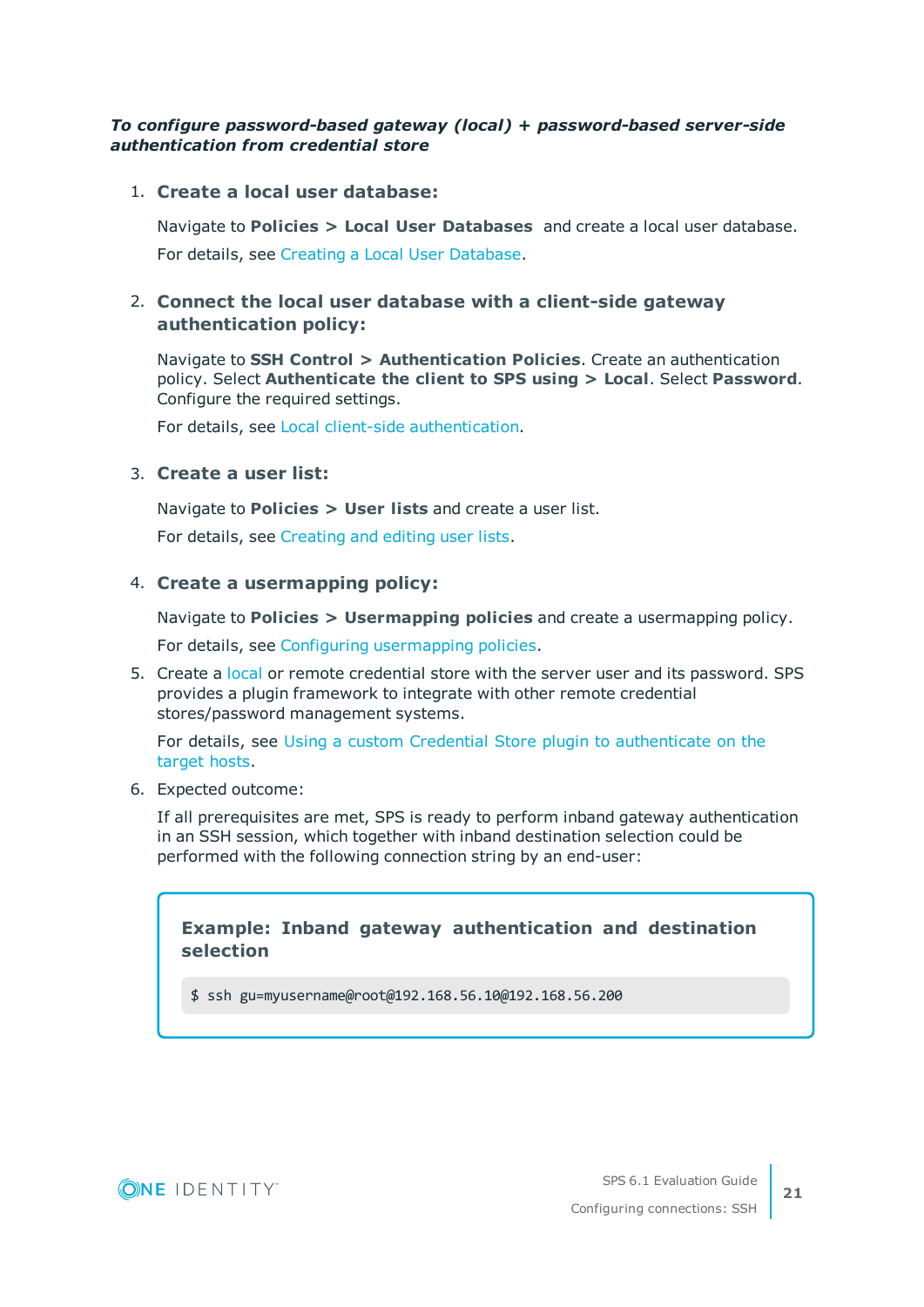- $\equiv$  gu=myusername = gateway user (myusername)
- $\bullet$  root = server user
- $192.168.56.10 =$  target server
- $192.168.56.200 = IP$  address of SPS

### <span id="page-21-0"></span>**Public key-based gateway + passwordbased server-side authentication from credential store**

This scenario differs from the previous one only in the client-side authentication method. In this case, the end-user is authenticated with the public key method, and if all permissions are granted by SPS (for example usermapping is allowed), they get logged in automatically to the requested server with the requested server account without having to enter a password.

To configure this, upload a public key for the user in the applied local user database, and make sure that the private key is accessible for the client application (openSSH, PuTTY, and so on).

#### *To configure public key-based gateway + password-based server-side authentication from credential store*

1. **Create a local user database:**

Navigate to **Policies > Local User Databases** and create a local user database. For details, see Creating a Local User [Database](https://support.oneidentity.com/technical-documents/safeguard-for-privileged-sessions/6.1.0/administration-guide/general-connection-settings/creating-a-local-user-database/).

### 2. **Connect the local user database with a client-side gateway authentication policy:**

Navigate to **SSH Control > Authentication Policies**. Create an authentication policy. Select **Authenticate the client to SPS using > Local**. Select **Public key**. Configure the required settings.

For details, see Local client-side [authentication](https://support.oneidentity.com/technical-documents/safeguard-for-privileged-sessions/6.1.0/administration-guide/ssh-specific-settings/authentication-policies/client-side-authentication-settings/local-client-side-authentication/).

### 3. **Create a user list:**

Navigate to **Policies > User lists** and create a user list.

For details, see [Creating](https://support.oneidentity.com/technical-documents/safeguard-for-privileged-sessions/6.1.0/administration-guide/general-connection-settings/creating-and-editing-user-lists/) and editing user lists.

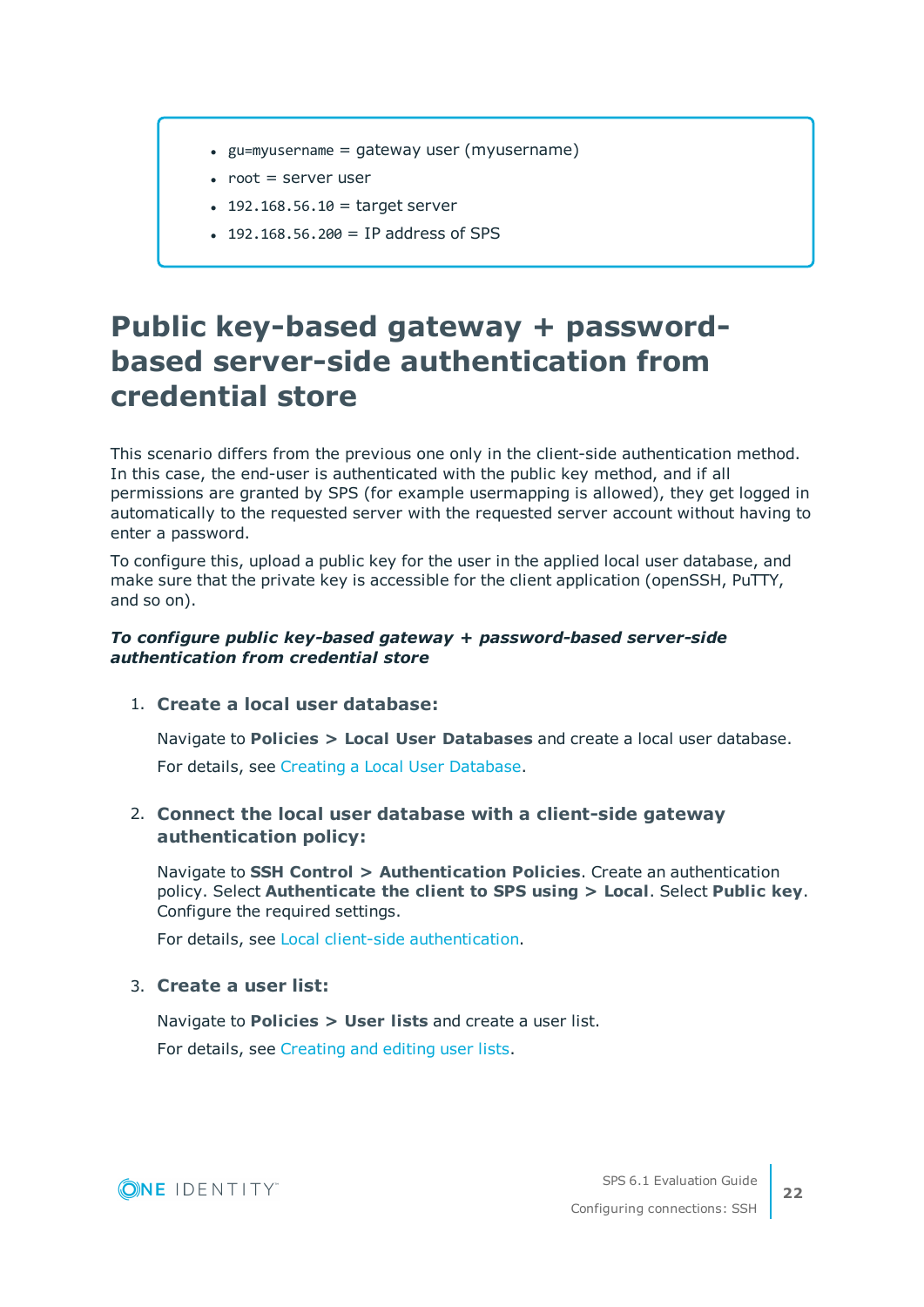#### 4. **Create a usermapping policy:**

Navigate to **Policies > Usermapping policies** and create a usermapping policy.

For details, see Configuring [usermapping](https://support.oneidentity.com/technical-documents/safeguard-for-privileged-sessions/6.1.0/administration-guide/advanced-authentication-and-authorization-techniques/configuring-usermapping-policies/) policies.

5. Create a [local](https://support.oneidentity.com/technical-documents/safeguard-for-privileged-sessions/6.1.0/administration-guide/advanced-authentication-and-authorization-techniques/using-credential-stores-for-server-side-authentication/configuring-local-credential-stores/) or remote credential store with the server user and its password. SPS provides a plugin framework to integrate with other remote credential stores/password management systems.

For details, see Using a custom Credential Store plugin to [authenticate](https://support.oneidentity.com/technical-documents/safeguard-for-privileged-sessions/6.1.0/administration-guide/advanced-authentication-and-authorization-techniques/using-credential-stores-for-server-side-authentication/using-a-custom-credential-store-plugin-to-authenticate-on-the-target-hosts/) on the [target](https://support.oneidentity.com/technical-documents/safeguard-for-privileged-sessions/6.1.0/administration-guide/advanced-authentication-and-authorization-techniques/using-credential-stores-for-server-side-authentication/using-a-custom-credential-store-plugin-to-authenticate-on-the-target-hosts/) hosts.

6. Expected outcome:

If all prerequisites are met, SPS is ready to perform inband gateway authentication in an SSH session, which together with inband destination selection could be performed with the following connection string by an end-user:

### **Example: Inband gateway authentication and destination selection**

\$ ssh gu=balabit@root@192.168.56.10@192.168.56.200

- $\bullet$  gu=balabit = gateway user (balabit)
- $\bullet$  root = server user
- $192.168.56.10 =$  target server
- $192.168.56.200 = IP$  address of SPS

## <span id="page-22-0"></span>**Configuring an advanced channel policy for SSH**

The channel policy lists the channels (for example, terminal session and SCP in SSH) that can be used in the connection, and also determines if the channel is audited or not. The Channel policy can also restrict access to each channel based on the IP address of the client or the server, a user list, user group, or a time policy. For example, all clients may access the servers defined in a connection through SSH terminal, but the channel policy may restrict SCP access only to a single client. The rules defined in the channel policy are checked when the user attempts to open a particular channel type in the connection.

The order of the rules matters. The first matching rule will be applied to the connection. Also, note that you can add the same channel type more than once, to fine-tune the policy. This can be helpful in the following cases:

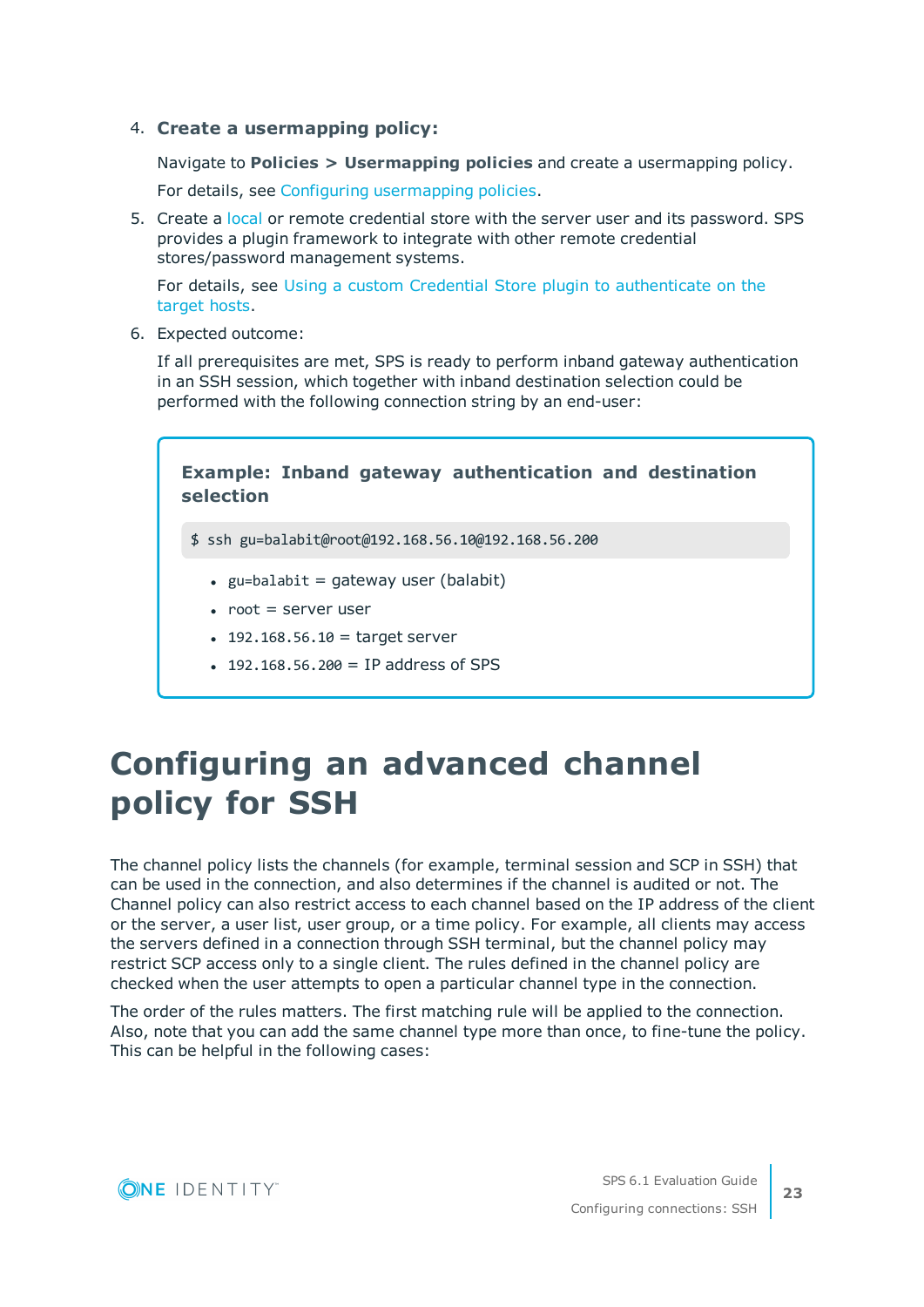- Four eyes authorization is required only for certain target user groups (Administrator/root)
- Group-based auditing: only certain user groups are audited
- Remote access to a certain server is only allowed during non-business hours for example to ensure that work is not interrupted because of system maintenance.

Based on the environment of the customer, such requirements could probably also be solved by creating multiple channel policies, hence having multiple-connection policies in place. But because connection policies are selected by only matching IP addresses and destination ports, especially group-based decisions cannot be solved at this stage. The third example can definitely be solved by a separate connection policy having a special channel policy assigned. But if this is the only difference to another connection policy, solving the issue by an additional rule in the channel policy is much faster and keeps a clean ruleset.

For details, see [Creating](https://support.oneidentity.com/technical-documents/safeguard-for-privileged-sessions/6.1.0/administration-guide/general-connection-settings/creating-and-editing-channel-policies/) and editing channel policies.

#### *To configure an advanced channel policy for SSH*

- 1. Navigate to **SSH Control > Channel Policies** and click **+** to create a new channel policy. Enter a name for the policy.
- 2. Click  $\pm$  to add a new channel.
- 3. Select the channel to be enabled in the connection from the **Type** field.
- 4. To restrict the availability of the channel only to certain clients, click  $\frac{1}{\cdot}$  in the **From** field and enter the IP address of the client allowed to use this type of the channel.
- 5. To restrict the availability of the channel only to certain servers, click  $\pm$  in the **Target** field and enter the IP address of the server allowed to use this type of the channel.
- 6. To restrict the availability of the channel when using gateway authentication, click  $\pm$ in the **Gateway Group** field and enter the name of the user group allowed to use this type of the channel.
- 7. To restrict the availability of the channel only to certain users, click  $\pm$  in the **Remote Group** field and enter the name of the user group allowed to use this type of the channel.
- 8. Select a **Time** policy to narrow the availability of the channel.

### 9. **Decide which actions to trigger if the parameters configured above match:**

Select the **4 eyes** option to require four-eyes authorization to access the channel.

Select the **Record audit trail** option to record the activities of the channel into audit trails.

10. Click

**Commit** 

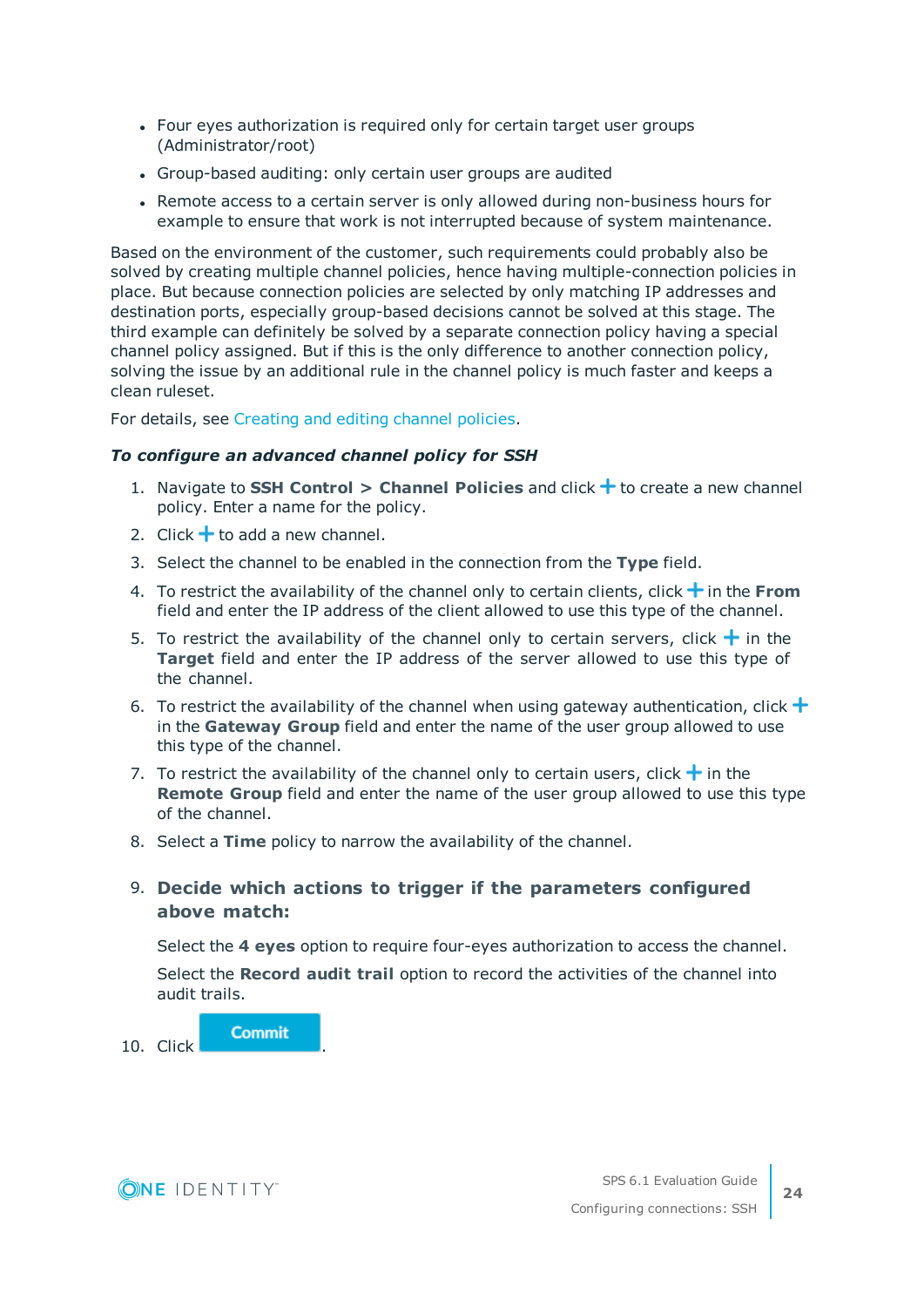# <span id="page-24-0"></span>**Group-based auditing**

It is sometimes a requirement to record connections of certain users only. If those uses cannot be identified by layer 3/4 connection parameters, this issue is not solved by creating separate connection policies with each having assigned a specific channel policy with auditing enabled/disabled.

To solve this issue, configure the group(s) that are affected by the channel settings:

#### **Figure 9: Group-based auditing**



In this scenario, only users of gateway groups gr\_supplier-A and gr\_supplier-C are audited when requesting a new SSH session shell channel. If these two groups are not matched, the second rule matches and no recording is triggered. Without the second rule, users that do not match the specified groups would be denied by this channel policy.

### <span id="page-24-1"></span>**Integration with ticketing systems**

SPS provides a plugin framework to integrate SPS to external ticketing (or issue tracking) systems, allowing you to request a ticket ID from the user before authenticating on the target server. That way, SPS can verify that the user has a valid reason to access the server — and optionally terminate the connection if they do not.

#### **Currently the following protocols are supported:**

- Remote Desktop (RDP)
- Secure Shell (SSH)
- Telnet
- $\cdot$  TN3270

The following is an example of a gateway authentication process with ticketing integration in PuTTY

#### **Figure 10: Authentication with ticketing integration in PuTTY**

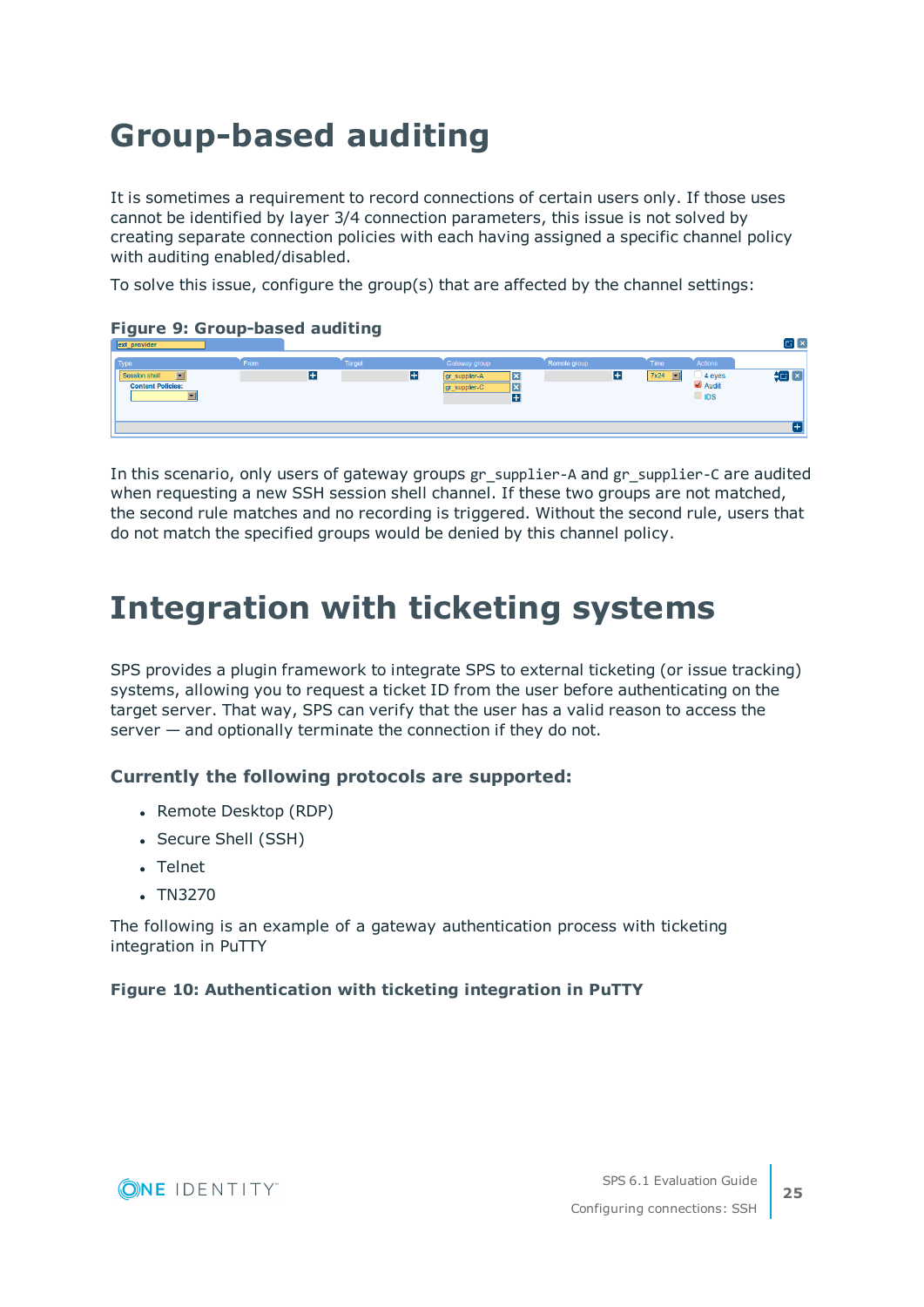| \$ ssh balabit@linux-demo                |
|------------------------------------------|
| Gateway authentication                   |
| Please specify the requested information |
| Please enter ticket ID: 12345            |
| Ticket ID accepted!                      |
| Authenticated with partial success.      |
| balabit@linux-demo's password:           |

For details, see [Integrating](https://support.oneidentity.com/technical-documents/safeguard-for-privileged-sessions/6.1.0/administration-guide/advanced-authentication-and-authorization-techniques/integrating-external-authentication-and-authorization-systems/integrating-ticketing-systems/) ticketing systems.

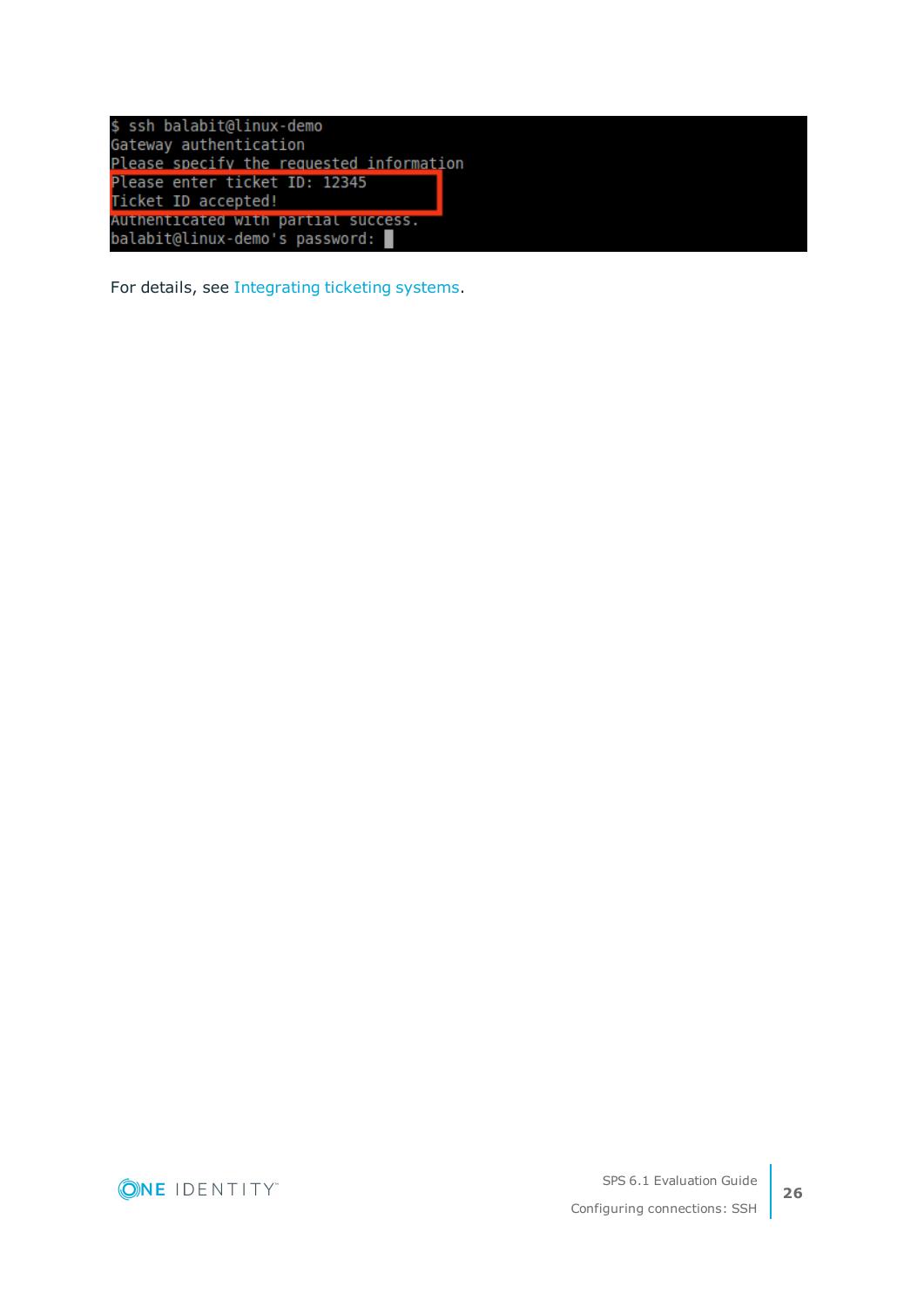# **Configuring connections: RDP**

<span id="page-26-0"></span>The following procedures will provide a skeleton of configuring RDP connections in SPS. If you want to have a deeper understanding, see the in-depth detailed procedure in Configuring [connections.](https://support.oneidentity.com/technical-documents/safeguard-for-privileged-sessions/6.1.0/administration-guide/general-connection-settings/configuring-connections/)

## <span id="page-26-1"></span>**Configure an RDP connection with fixed destination IP**

The following describes how to configure a basic Remote Desktop (RDP) connection in SPS. This Connection Policy uses a fixed destination IP, that is, it receives connections on an IP address of SPS (on the default RDP port 3389), and forwards them to a server explicitly set in the policy.

The destination address is the address of the server where the clients finally connect to. To modify the destination address of a connection, complete the following steps.

#### **Prerequisites:**

- A SPS appliance where you have already completed the Welcome Wizard.
- A computer that accepts Remote Desktop connections (and RDP server). SPS must be able to access the network of the RDP server (adjust any routing and firewall settings in your network to permit this connection).

#### *To configure a basic RDP connection in SPS*

- 1. Navigate to **RDP Control > Connections**.
- 2. Click  $\pm$  to define a new connection and enter a name that will identify the connection (for example admin\_mainserver).

6 TIP:

> It is recommended to use descriptive names that give information about the connection, for example refer to the name of the accessible server, the allowed clients, and so on.

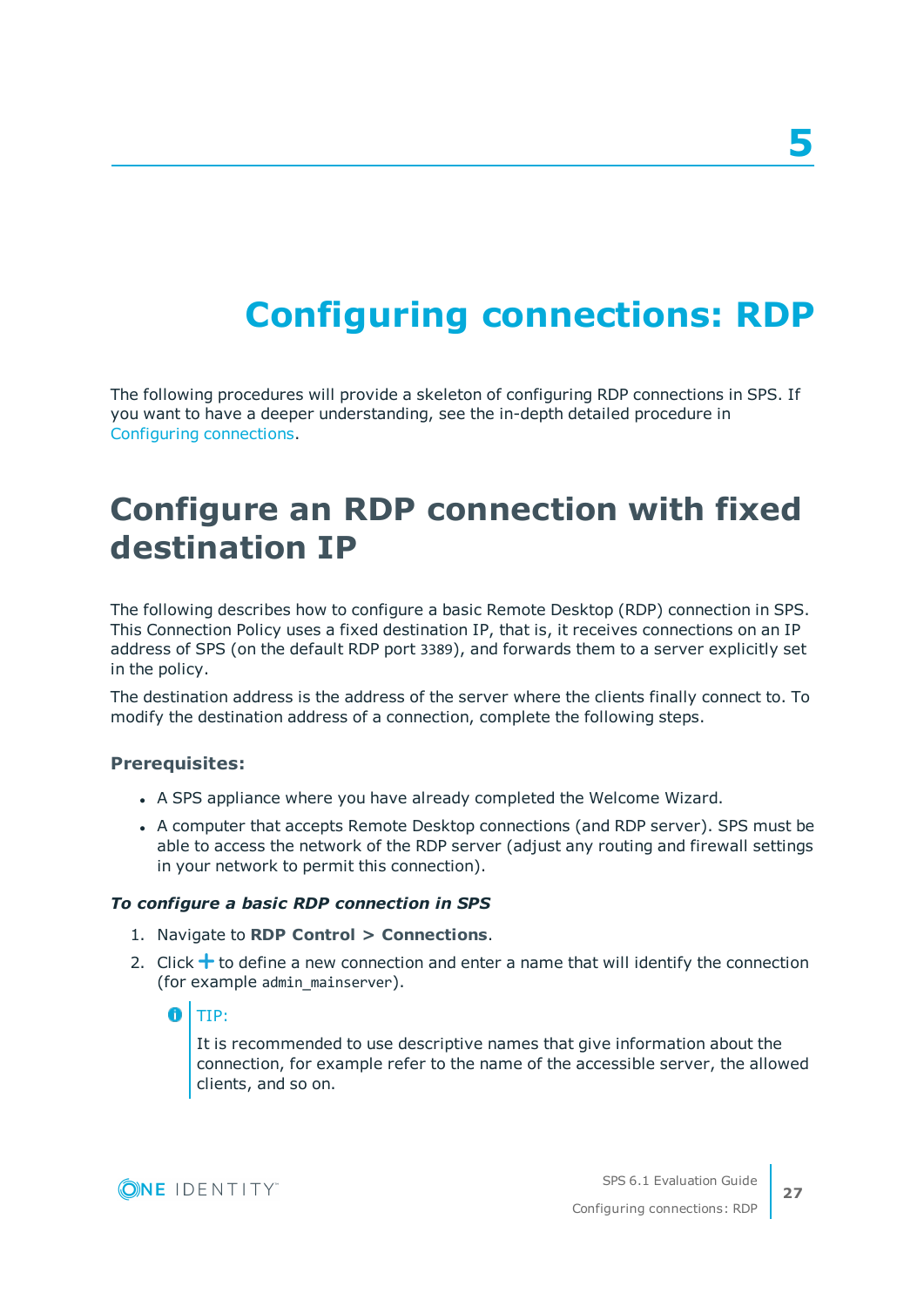3. Enter the IP address of the client that will be permitted to access the server into the **From** field. Click  $\pm$  to list additional clients.

Enter the IP address that the clients will request into the **To** field. To test SPS the easiest is to use the IP address of SPS, meaning that the connection will be nontransparent. (To test transparent connections, you must place SPS into the network between the client and the server, or route the traffic that way.)

| <b>Enabled</b> | <b>Name</b>                      | From                                        |                            | To          |                                | Port |   |   |
|----------------|----------------------------------|---------------------------------------------|----------------------------|-------------|--------------------------------|------|---|---|
| Ø              | rdp                              | 193.168.1.0                                 | $1\overline{24}$<br>面<br>T | 193.168.1.1 | $1\overline{\smash{)}24}$<br>Ŵ | 3389 | 侖 | ⌒ |
| Target:        |                                  |                                             |                            |             |                                |      |   |   |
|                |                                  | O Use original target address of the client |                            |             |                                |      |   |   |
|                | <b>O</b> NAT destination address |                                             |                            |             |                                |      |   |   |
|                | <b>O</b> Use fixed address       |                                             |                            |             |                                |      |   |   |
|                | O Inband destination selection   |                                             |                            |             |                                |      |   |   |
|                | 193.168.1.1<br>$\sim$            |                                             | : 3389                     |             |                                |      |   |   |

**Figure 11: Configuring fixed IP destination selection for RDP**

- 4.
- 5. The **Target** section allows you to configure Network Address Translation (NAT) on the server side of SPS. Destination NAT determines the target IP address of the server-side connection. You can set the destination address as required for your environment. For this example non-transparent connection, select **Use fixed address**.
- 6. Enter the IP address and port number of the server. SPS will connect all incoming client-side connections to this server.

You can also enter a hostname instead of the IP address, and SPS automatically resolves the hostname to IP address. Note the following limitations:

- <sup>l</sup> SPS uses the Domain Name Servers set **Basic Settings > Network > Naming > Primary DNS server** and **Secondary DNS server** fields to resolve the hostnames.
- Only IPv4 addresses are supported.
- If the Domain Name Server returns multiple IP addresses, SPS selects randomly from the list.

#### **Commit**

7. Click **the connection.** to save the connection.

This connection allows any user from the client machine to connect to the specified server, but permits only Desktop sessions — other RDP channels like disk redirection are disabled.

8. Test the new configuration: try to initiate an RDP connection from the client (your

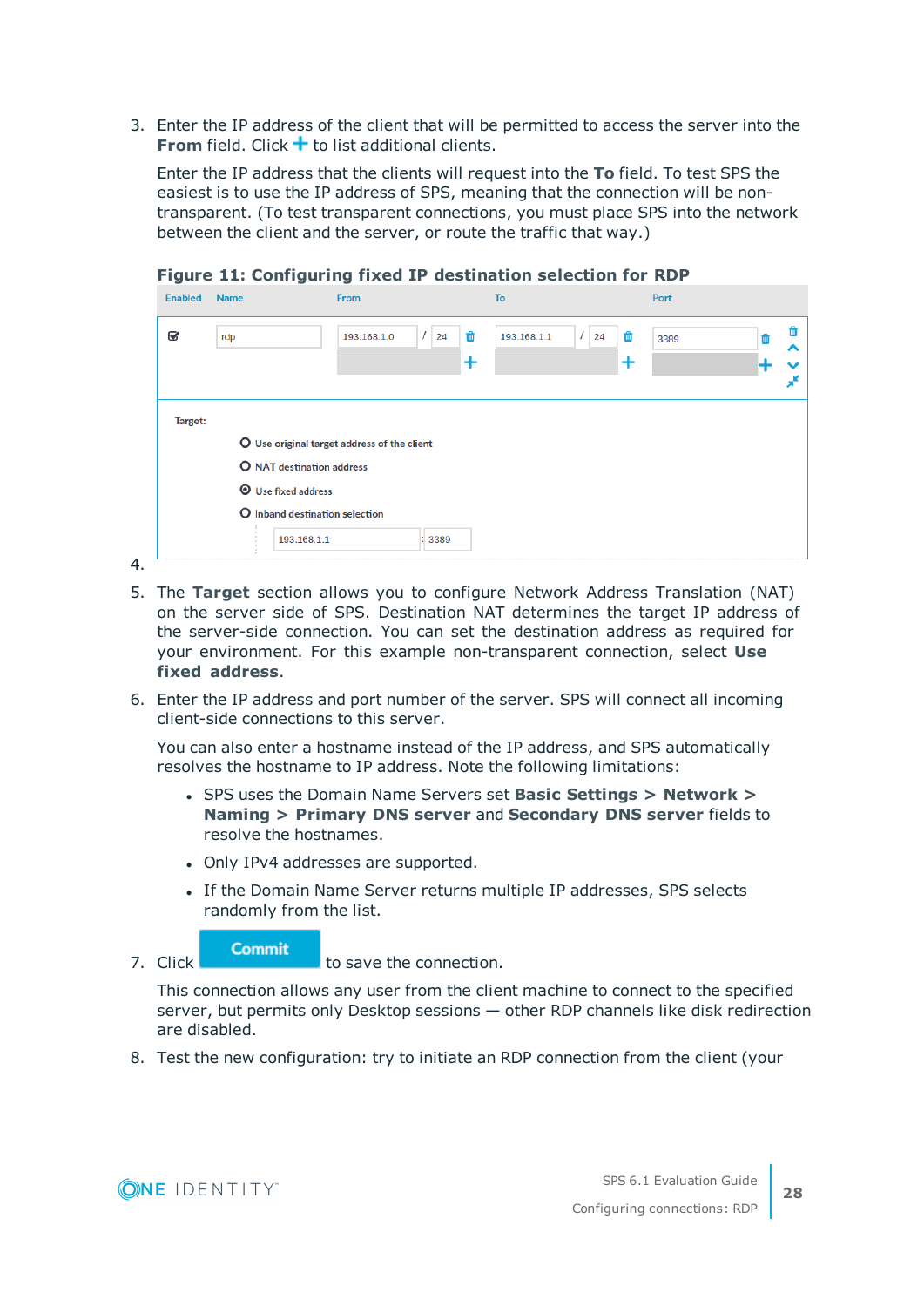computer) to the server.

- 9. After successfully connecting to the server, do something in the connection, then disconnect from the server.
- 10. Navigate to **Search** on the SPS web interface. Your sessions are displayed in the list of connections. Note that for the transparent connection, the client addresses the target server, while the non-transparent connection addresses SPS.
- <span id="page-28-0"></span>11. Click the  $\bullet$  icon. A summary will be displayed about the connection.

# **Inband destination selection with Remote Desktop Gateway**

Non-transparent operation with inband destination selection in RDP is supported with the implementation of the Remote Desktop Gateway protocol. When it is enabled, end-users configure their MSTSC client to use SPS as an RDP proxy/gateway and keep specifying target server addresses on the **General** tab the way they are used to.

|  | Figure 12: Inband destination selection via RDP with RD Gateway |  |  |  |  |
|--|-----------------------------------------------------------------|--|--|--|--|
|  |                                                                 |  |  |  |  |

| <b>Le RD Gateway Server Settings</b>                            |                                                                      |  |  |  |  |  |  |  |  |
|-----------------------------------------------------------------|----------------------------------------------------------------------|--|--|--|--|--|--|--|--|
| <b>Connection</b>                                               | Remote Desktop                                                       |  |  |  |  |  |  |  |  |
| <b>Connection settings</b>                                      |                                                                      |  |  |  |  |  |  |  |  |
|                                                                 | ◯ Automatically detect RD Gateway server settings                    |  |  |  |  |  |  |  |  |
| ⊙ Use these RD Gateway server settings:                         |                                                                      |  |  |  |  |  |  |  |  |
| Server name:                                                    | scb.domain                                                           |  |  |  |  |  |  |  |  |
| Logon method:                                                   | Ask for password (NTLM)                                              |  |  |  |  |  |  |  |  |
|                                                                 | Bypass RD Gateway server for local addresses                         |  |  |  |  |  |  |  |  |
| ◯ Do not use an RD Gateway server                               |                                                                      |  |  |  |  |  |  |  |  |
| Logon settings                                                  |                                                                      |  |  |  |  |  |  |  |  |
| User name:                                                      | None specified                                                       |  |  |  |  |  |  |  |  |
| Gateway server.                                                 | You will be asked for credentials when you connect to this RD        |  |  |  |  |  |  |  |  |
| $\rfloor$ Use my RD Gateway credentials for the remote computer |                                                                      |  |  |  |  |  |  |  |  |
|                                                                 | <u>What is an RD Gateway server and how do I know if I need one?</u> |  |  |  |  |  |  |  |  |
|                                                                 | Cancel                                                               |  |  |  |  |  |  |  |  |

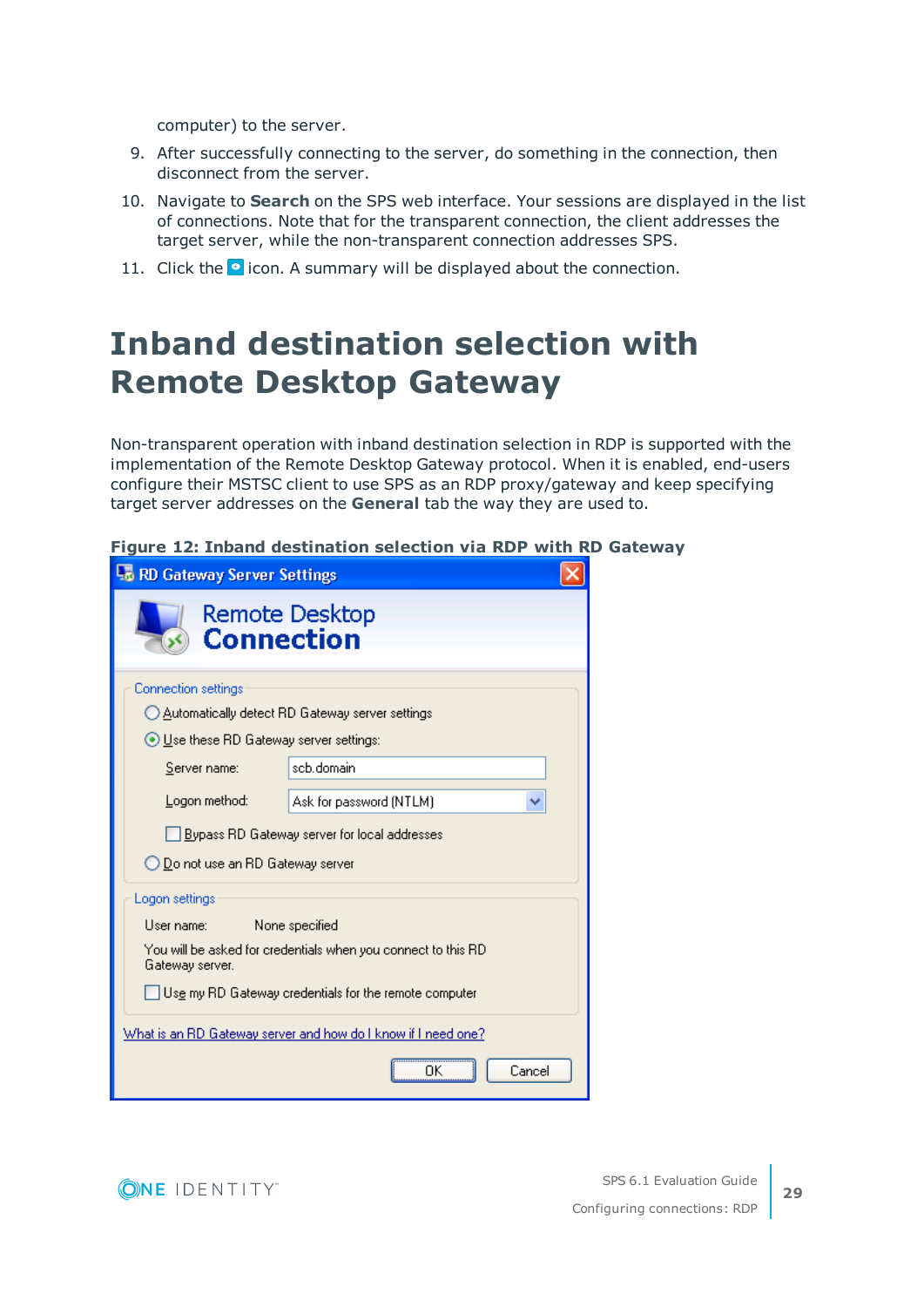### <span id="page-29-0"></span>**Configuring inband destination selection without RD Gateway**

The following describes how to configure a Connection Policy to extract the address of the server from the username.

#### *To configure a Connection Policy to extract the address of the server from the username*

1. Navigate to the Connection policy you want to modify, for example, to **RDP Control > Connections**.

Select **Inband destination selection**.

**Figure 13: Configuring inband destination selection for Windows connections**

| <b>ENABLED</b>          | <b>NAME</b>                                                                            |                                                           |             |                           | <b>FROM</b> |         |           | <b>IQ</b>                        |             |                   |           | <b>PORT</b> |                           |                                       |
|-------------------------|----------------------------------------------------------------------------------------|-----------------------------------------------------------|-------------|---------------------------|-------------|---------|-----------|----------------------------------|-------------|-------------------|-----------|-------------|---------------------------|---------------------------------------|
| Ø                       | RDP_InBand                                                                             | $\left[\begin{smallmatrix} 1\\ 1\end{smallmatrix}\right]$ |             |                           | 0.0.0.0     | $I = 0$ | ×         | 172.20.20.50                     |             | $1 \overline{32}$ | ×         | 3389        | $\boldsymbol{\mathsf{x}}$ | $\pmb{\times}$<br>$\hat{\phantom{a}}$ |
|                         |                                                                                        |                                                           |             |                           |             |         | $\ddot{}$ |                                  |             |                   | $\ddot{}$ |             | $\pm$                     | ¥                                     |
|                         |                                                                                        |                                                           |             |                           |             |         |           |                                  |             |                   |           |             |                           |                                       |
| <b>TARGET:</b>          |                                                                                        |                                                           |             |                           |             |         |           |                                  |             |                   |           |             |                           |                                       |
|                         | <b>O USE ORIGINAL TARGET ADDRESS OF THE CLIENT</b><br><b>O NAT DESTINATION ADDRESS</b> |                                                           |             |                           |             |         |           |                                  |             |                   |           |             |                           |                                       |
|                         | <b>O</b> USE FIX ADDRESS                                                               |                                                           |             |                           |             |         |           |                                  |             |                   |           |             |                           |                                       |
|                         | <b>O INBAND DESTINATION SELECTION</b>                                                  |                                                           |             |                           |             |         |           |                                  |             |                   |           |             |                           |                                       |
|                         | <b>TARGETS:</b>                                                                        |                                                           |             |                           |             |         |           | <b>EXCEPTIONS:</b>               |             |                   |           |             |                           |                                       |
|                         | <b>DOMAIN</b>                                                                          |                                                           | <b>PORT</b> |                           |             |         |           | <b>DOMAIN</b>                    | <b>PORT</b> |                   |           |             |                           |                                       |
|                         | $\mathbf{x}$                                                                           |                                                           | 3389        | $\boldsymbol{\mathsf{x}}$ |             |         |           |                                  |             | $\ddot{}$         |           |             |                           |                                       |
|                         |                                                                                        |                                                           |             | $\pm$                     |             |         |           |                                  |             |                   |           |             |                           |                                       |
|                         |                                                                                        |                                                           |             |                           |             |         |           |                                  |             |                   |           |             |                           |                                       |
|                         | <b>APPEND DOMAINS:</b>                                                                 |                                                           |             |                           |             |         |           | <b>DNS SERVER:</b><br>10.0.5.254 |             |                   |           |             |                           |                                       |
|                         | <b>DOMAIN</b>                                                                          |                                                           |             |                           |             |         |           |                                  |             |                   |           |             |                           |                                       |
|                         | yourdomain.com                                                                         |                                                           | ×           |                           |             |         |           |                                  |             |                   |           |             |                           |                                       |
|                         |                                                                                        |                                                           | $\ddot{}$   |                           |             |         |           |                                  |             |                   |           |             |                           |                                       |
| SNAT:                   |                                                                                        |                                                           |             |                           |             |         |           |                                  |             |                   |           |             |                           |                                       |
|                         | <b>O USE THE IP ADDRESS OF SCB</b>                                                     |                                                           |             |                           |             |         |           |                                  |             |                   |           |             |                           |                                       |
|                         | O USE ORIGINAL IP ADDRESS OF THE CLIENT                                                |                                                           |             |                           |             |         |           |                                  |             |                   |           |             |                           |                                       |
|                         | <b>O</b> USE FIX ADDRESS                                                               |                                                           |             |                           |             |         |           |                                  |             |                   |           |             |                           |                                       |
| <b>GATEWAY:</b>         | <b>ACT AS A REMOTE DESKTOP</b>                                                         | $\Box$                                                    |             |                           |             |         |           |                                  |             |                   |           |             |                           |                                       |
|                         | <b>VERIFY SERVER CERTIFICATE:</b>                                                      | $\Box$                                                    |             |                           |             |         |           |                                  |             |                   |           |             |                           |                                       |
| <b>ENABLE INDEXING:</b> |                                                                                        | B                                                         |             |                           |             |         |           |                                  |             |                   |           |             |                           |                                       |
| <b>PRIORITY:</b>        |                                                                                        |                                                           | very high   | $\backsim$                |             |         |           |                                  |             |                   |           |             |                           |                                       |

2.

- 3. Enter the addresses of the servers that the users are permitted to access into the **Targets** field.
- 4. If the clients can access only a specified port on the server, enter it into the **Port** field. If the **Port** is not set, the clients may access any port on the server.
- 5. If there are any servers that the users cannot target using inband destination selection, add them to the **Exceptions** field.
- 6. To use inband destination selection with RDP connections without using SPS as a Remote Desktop Gateway, you must use SSL-encrypted RDP connections.

For details, see Using [TLS-encrypted](https://support.oneidentity.com/technical-documents/safeguard-for-privileged-sessions/6.1.0/administration-guide/rdp-specific-settings/enabling-tls-encryption-for-rdp-connections/) RDP connections.

7. Click

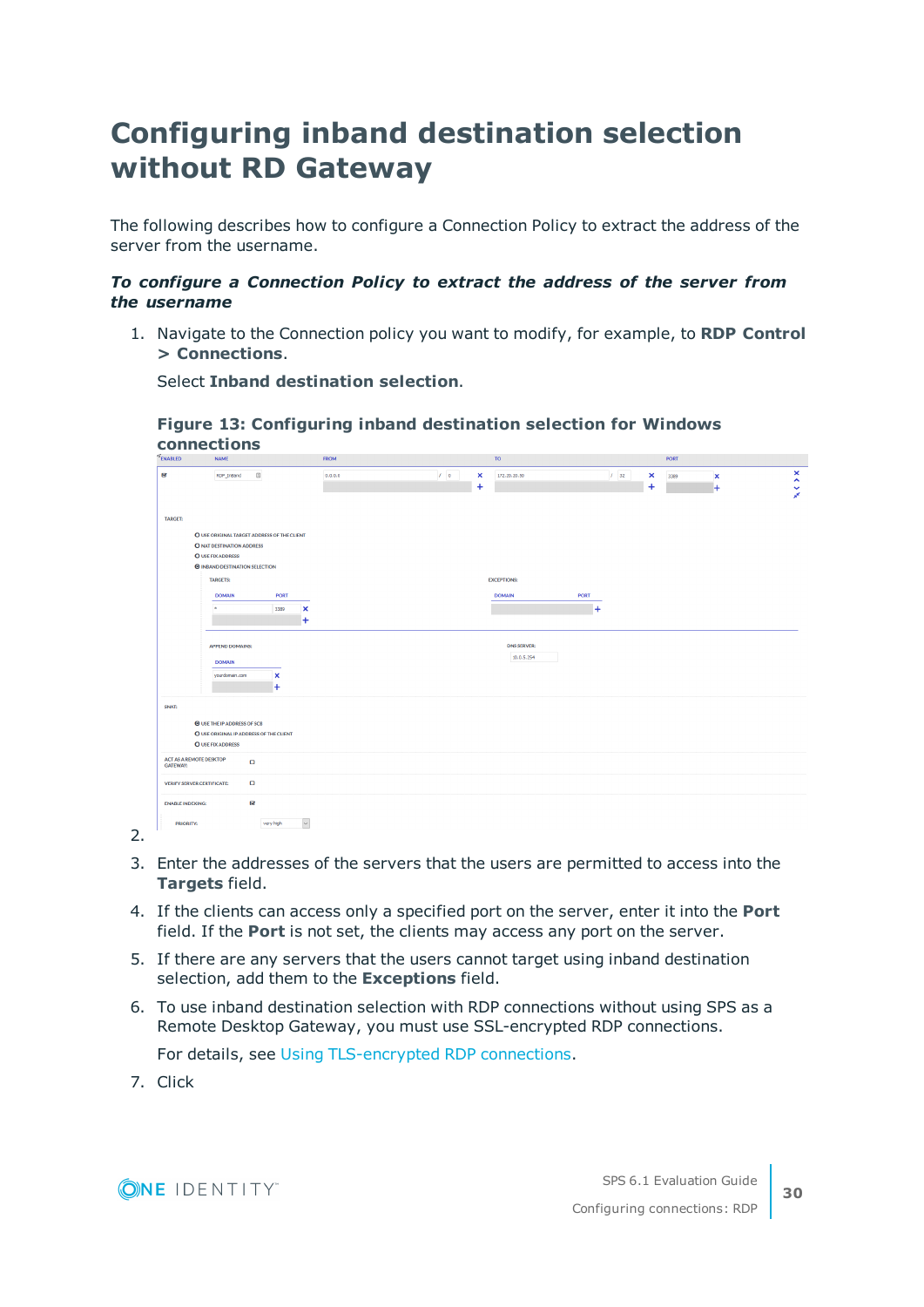

.

8. Start an RDP session from a Windows machine to SPS.

Also, your users have the option to encode the address of the destination server in their username, in the username field of their client application. Note that SPS automatically displays a login screen if it cannot determine the username used in the connection, or you have not encoded a destination server in the username field. You can specify the destination address in the login screen when prompted.

When encoding the address of the destination server in the username, there are a few points to keep in mind. Since most RDP client applications limit which special characters can be used in usernames, this is not always intuitive. For the Microsoft Remote Desktop application (mstsc) and the login screen that SPS displays, note the following points:

- Use % character to separate the fields, for example: username%my-targetserver
- To specify the port number of the server (if it does not use the default port), use the caret  $\wedge$  character, for example: username%my-targetserver $\wedge$ 6464
- To specify an IPv6 address, replace the colons with carets, and enclose the address in parentheses. For example, to target the ::1 IP address, use username%(^^1). To target port 6464 of the same server, use username%  $(^{44}1)^{4}6464$ .

In the following example, a % symbol is passing the destination IP address to SPS, which redirects the connection to the proper client.

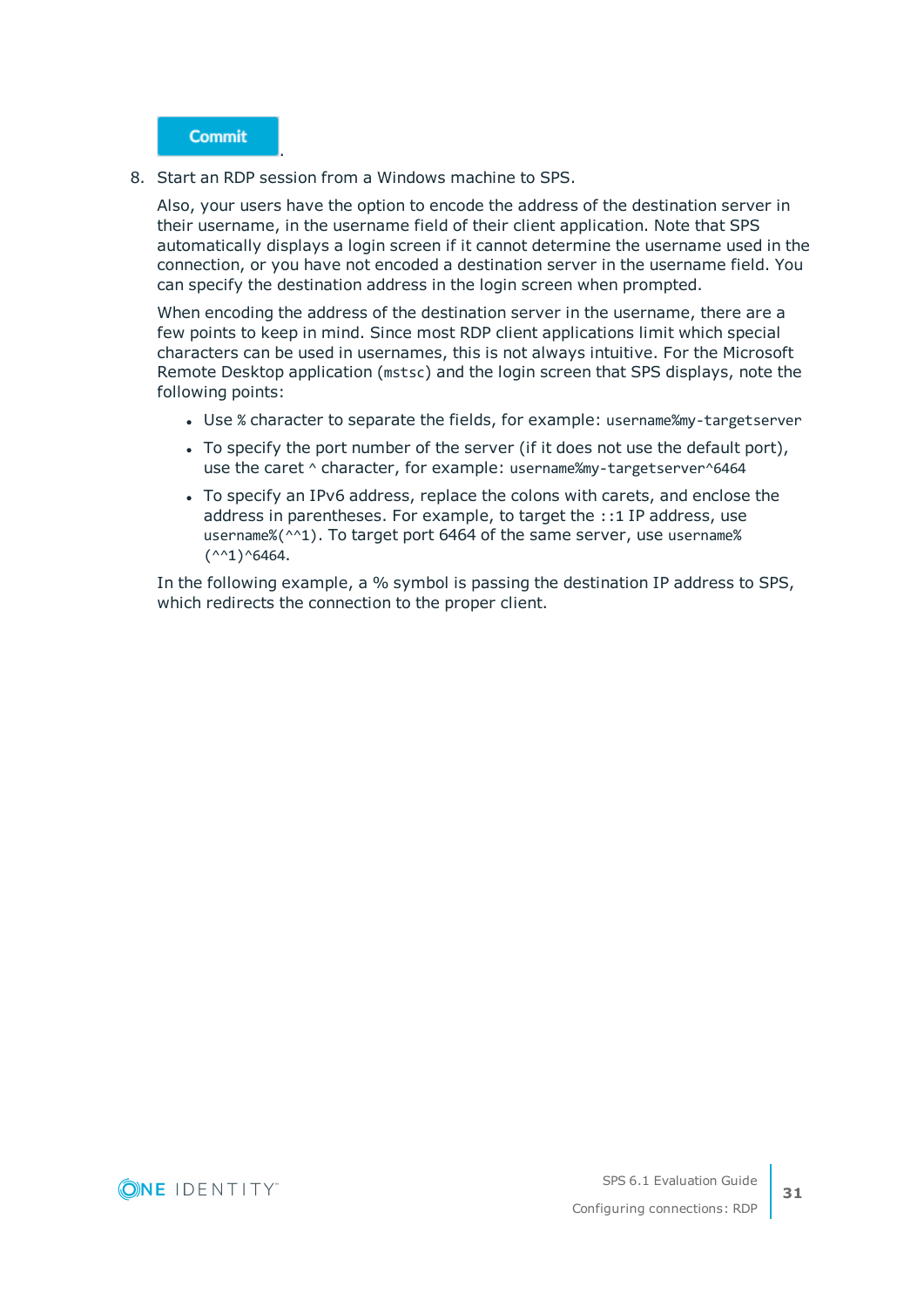### **Figure 14: Configuring inband destination selection for Windows connections**

|                            | Remote Desktop Connection                                                          |  |                                 |         |  |      | X |  |  |
|----------------------------|------------------------------------------------------------------------------------|--|---------------------------------|---------|--|------|---|--|--|
|                            | Remote Desktop<br><b>Connection</b>                                                |  |                                 |         |  |      |   |  |  |
| Logon settings             | General Display Local Resources Experience Advanced                                |  |                                 |         |  |      |   |  |  |
|                            | Enter the name of the remote computer.                                             |  |                                 |         |  |      |   |  |  |
|                            | Computer:                                                                          |  | 172.20.20.50                    |         |  |      |   |  |  |
|                            | User name:                                                                         |  | doaminiadministrator%10.0.5.254 |         |  |      |   |  |  |
|                            | You will be asked for credentials when you connect.                                |  |                                 |         |  |      |   |  |  |
|                            | Allow me to save credentials                                                       |  |                                 |         |  |      |   |  |  |
| <b>Connection settings</b> |                                                                                    |  |                                 |         |  |      |   |  |  |
|                            | Save the current connection settings to an RDP file or open a<br>saved connection. |  |                                 |         |  |      |   |  |  |
|                            | Save As<br>Save<br>Open                                                            |  |                                 |         |  |      |   |  |  |
|                            |                                                                                    |  |                                 |         |  |      |   |  |  |
| <b>Hide Options</b>        |                                                                                    |  |                                 | Connect |  | Help |   |  |  |

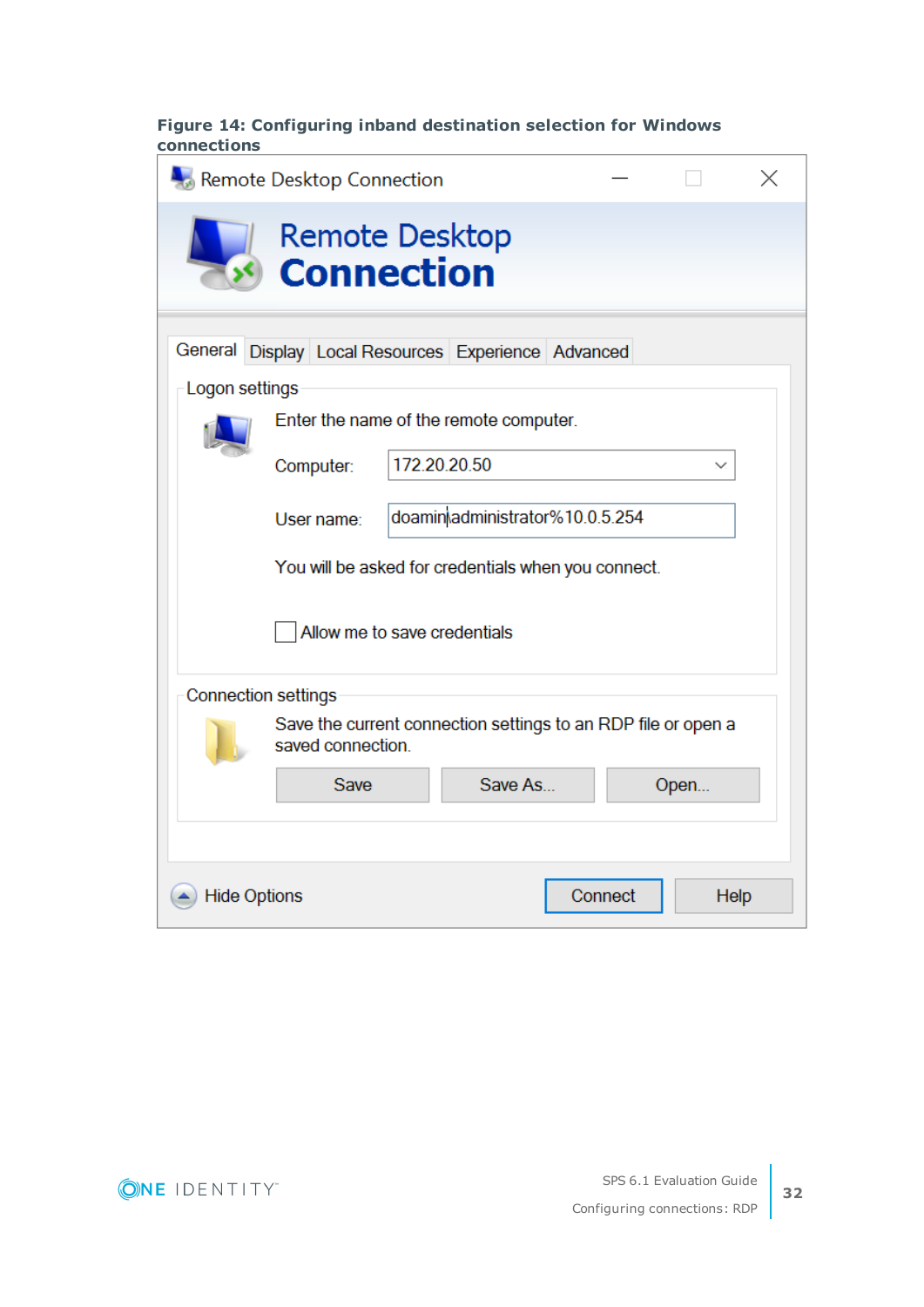# <span id="page-32-0"></span>**Real-time content monitoring with Content Policies**

You can monitor the traffic of certain connections in real time, and execute various actions if a certain pattern (for example, a particular command or text) appears in the command line or on the screen, or if a window with a particular title appears in a graphical protocol. Since content-monitoring is performed real-time, SPS can prevent harmful commands from being executed on your servers. SPS can also detect numbers that might be credit card numbers. The patterns to find can be defined as regular expressions. In case of ICA, RDP, and VNC connections, SPS can detect window title content.

The following channels support content policies:

- SSH Session shell (event type: Commands/Screen Content/Credit card)
- Telnet (event type: Commands/Screen Content/Credit card)
- RDP Drawing (event type: Window title detection)
- VNC (event type: Window title detection)
- ICA Drawing (event type: Window title detection)

For details, see Real-time content [monitoring](https://support.oneidentity.com/technical-documents/safeguard-for-privileged-sessions/6.1.0/administration-guide/general-connection-settings/real-time-content-monitoring-with-content-policies/) with Content Policies.

#### $\bullet$  NOTE:

Using content policies significantly slows down connections (approximately 5 times slower), and can also cause performance problems when using the indexer service.

The following describes how to create a new content policy that performs an action if a predefined content appears in a connection.

For details, see [Creating](https://support.oneidentity.com/technical-documents/safeguard-for-privileged-sessions/6.1.0/administration-guide/general-connection-settings/real-time-content-monitoring-with-content-policies/creating-a-new-content-policy/) a new content policy.

#### *To create a new content policy that performs an action if a predefined content appears in a connection*

- 1. Navigate to **Policies > Content Policies**, click  $\frac{1}{\tau}$  and enter a name for the policy.
- 2. Select the **Event type** that you want to monitor.
- 3. Select **Match**, click  $\frac{1}{2}$  and enter a string or regular expression. SPS will perform an action if this expression is found in the connection, unless it is listed in the **Ignore**

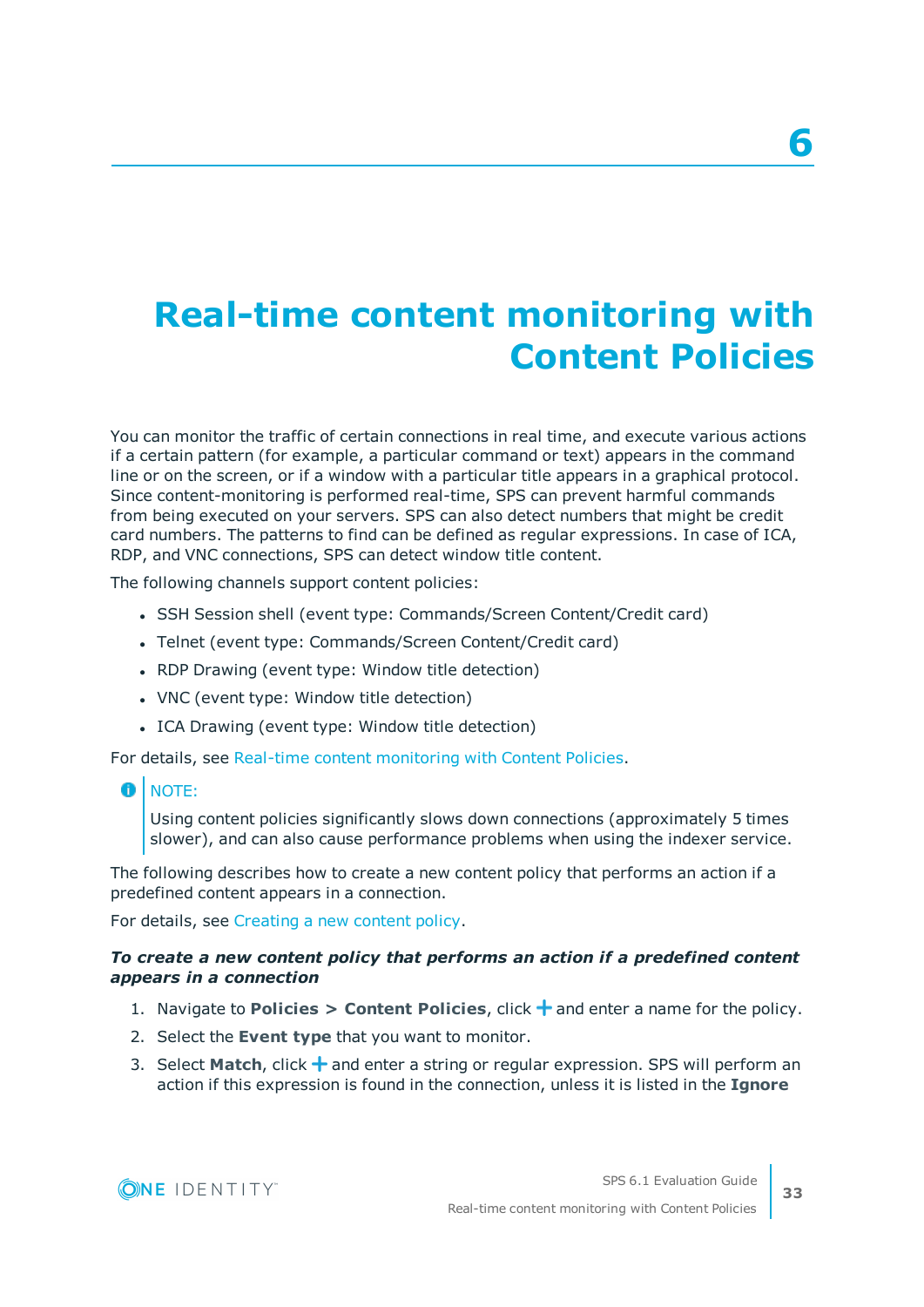list.

- 4. To add an exception to the Match rule, select **Ignore**, click + and enter a string or regular expression.
- 5. Select the action to perform.

6. Click **Commit** 

7. To use the content policy created in the previous steps, select the policy in the channel policy that is used to control the connections.

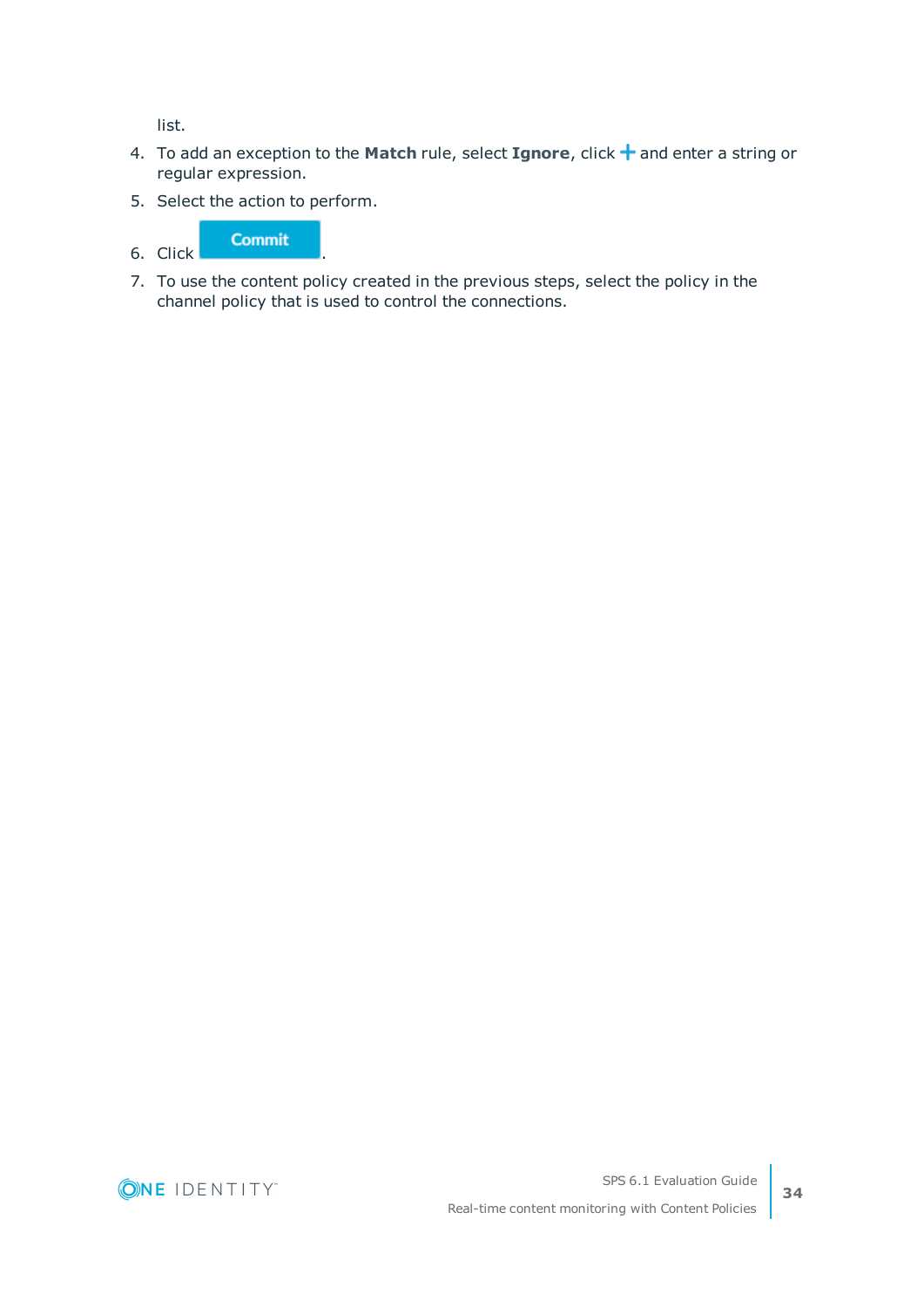# **Indexing service**

<span id="page-34-0"></span>One Identity Safeguard for Privileged Sessions (SPS) can index the contents of audit trails using its own indexer service or external indexers. Indexing extracts the text from the audit trails and segments it to tokens. A token is a segment of the text that does not contain whitespace: for example words, dates (2009-03-14), MAC or IP addresses, and so on. The indexer returns the extracted tokens to SPS, which builds a comprehensive index from the tokens of the processed audit trails.

Once indexed, the contents of the audit trails can be searched from the web interface. SPS can extract the commands typed and the texts seen by the user in terminal sessions, and text from graphical protocols like RDP, Citrix ICA, and VNC. Window titles are also detected.

SPS has an internal indexer, which runs on the SPS appliance. In addition to the internal indexer, external indexers can run on Linux hosts.

Processing and indexing audit trails requires significant computing resources. If you have to audit lots of connections, or have a large number of custom reports configured, consider using an external indexer to decrease the load on SPS. For sizing recommendations, ask your One Identity partner or contact our Support Team.

<span id="page-34-1"></span>For details, see [Indexing](https://support.oneidentity.com/technical-documents/safeguard-for-privileged-sessions/6.1.0/administration-guide/) audit trails.

## **Using the content search**

To most effectively search in the contents of the audit trails, make sure that the following prerequisites are met:

- Indexing was enabled in the connection policy related to the audit trail during the session, and
- . the audit trail has already been indexed.

For details, see "Indexing audit trails" in the [Administration](https://support.oneidentity.com/technical-documents/safeguard-for-privileged-sessions/6.1.0/administration-guide/) Guide.

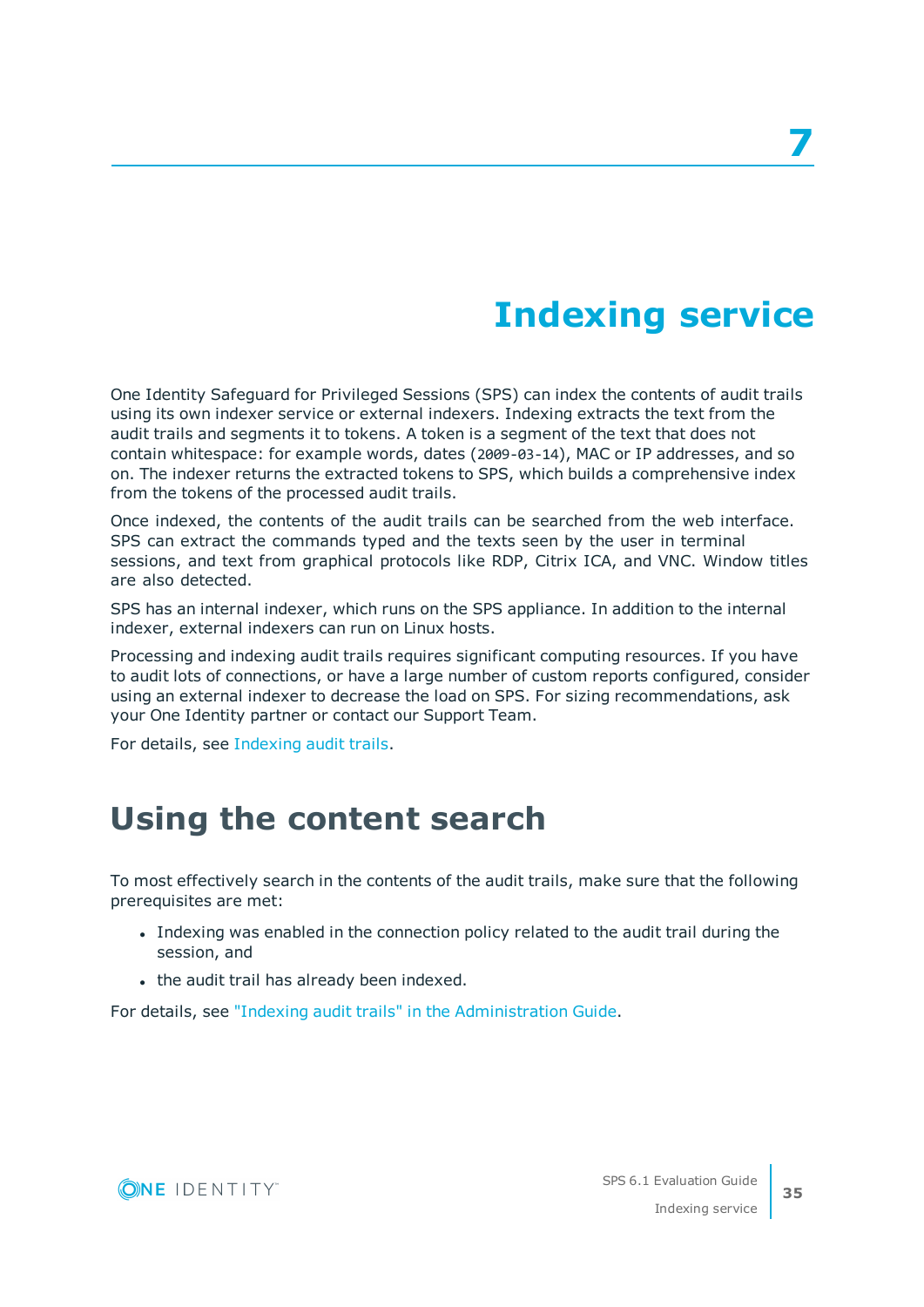# <span id="page-35-0"></span>**Configuring the internal indexer**

Indexing audit trails allows you to search in the content of the audit trails, for example, to search for specific texts that the user has seen or typed in the session. The following describes how to configure SPS to index the audit trails. For details, see [Configuring](https://support.oneidentity.com/technical-documents/safeguard-for-privileged-sessions/6.1.0/administration-guide/indexing-audit-trails/configuring-the-internal-indexer/) the [internal](https://support.oneidentity.com/technical-documents/safeguard-for-privileged-sessions/6.1.0/administration-guide/indexing-audit-trails/configuring-the-internal-indexer/) indexer.

#### *To configure SPS to index the audit trails*

- 1. Navigate to **Basic Settings > Local Services > Indexer service**, and select **Indexer service**.
- 2. Define the **Maximum parallel audit trails to index on box**. The default value is set to the number of detected CPU cores.
- 3. (Optional) If you have encrypted audit trails and you want to index them, upload the necessary RSA keys (in PEM-encoded X.509 certificates).

**Commit** 

4. Click .

- 5. Navigate to **Policies > Indexer Policies**.
- 6. To create a new Indexer Policy, click  $\pm$ .
- 7. To configure what languages to detect, select **Manual language selection**. Select the language(s) to detect.
- 8. Navigate to the Control page of the traffic type (for example **SSH Control**), and select the connection policy to index.
- 9. Select **Enable indexing**.
- 10. To determine the priority level of indexing this connection, select the appropriate **Priority** level.
- 11. Select the **Indexing Policy** to be used.

#### **Commit** 12. Click .

- 13. Check which channel policy is used in the connection, and navigate to the **Connection policies** page.
- 14. Select the channel policy used in the connection to index, and verify that the **Record audit trail** option is selected for the channels you want to index (for example, the Session shell channel in SSH, or the Drawing channel in RDP).



- 16. Test the new configuration: try to initiate a connection from the client (your computer) to the server.
- 17. After successfully connecting to the server, do something in the connection, for example, execute a simple command in SSH (for example, ls /tmp), or launch an

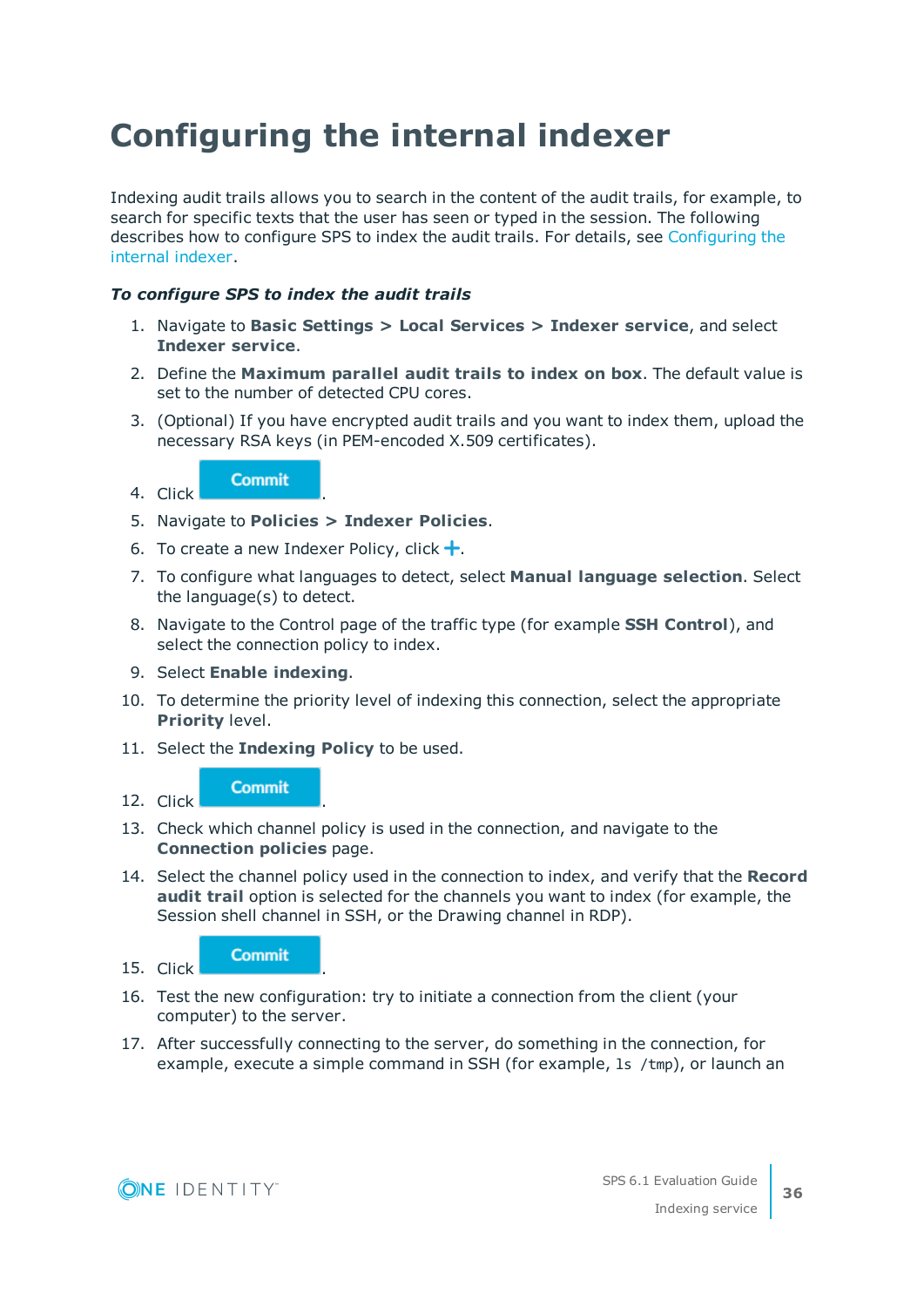application in RDP (for example, the Windows Explorer), then disconnect from the server.

- 18. Navigate to **Search** on the SPS web interface. Your sessions are displayed in the list of connections. Note that for the transparent connection, the client addresses the target server, while the non-transparent connection addresses SPS.
- 19. Click the  $\bullet$  icon. A summary will be displayed about the connection. Enter a text that was displayed in the connection into the search box, for example, the command you executed in SSH, or a menu item or other text you have seen in RDP (for example, Start). SPS will automatically generate a screenshot showing when the text was displayed in the connection.